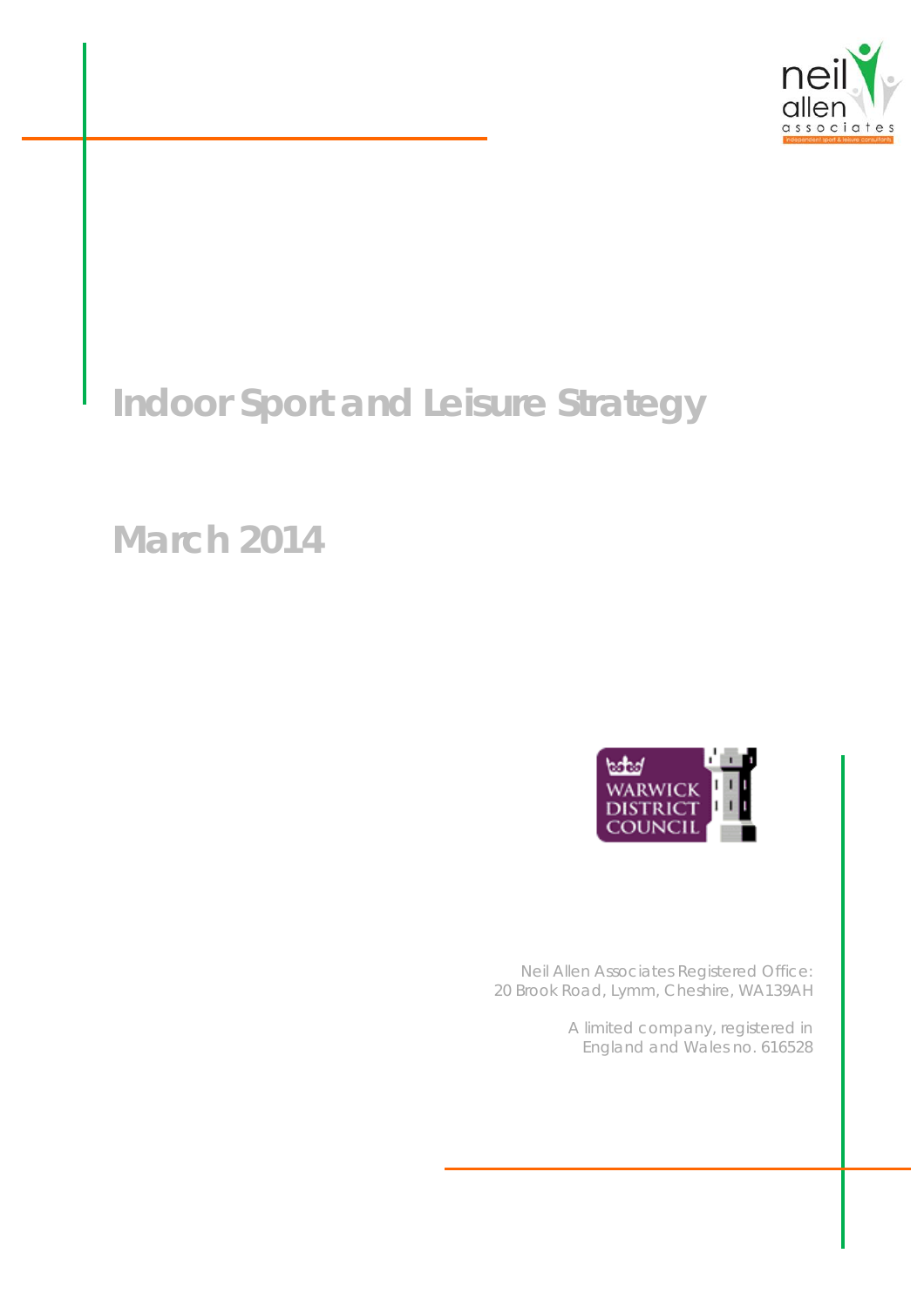## **Introduction**

The strategy for indoor and built facility provision across Warwick District from 2013-2022 is based on the detailed needs and evidence work outlined in the main needs and evidence report and sets out the key strategic priorities to deliver the issues highlighted in the needs assessment work.

The needs assessment report was produced in line with National Planning Policy Framework (NPPF), which requires that (Paragraph 73, page 18):

#### *'………planning policies are based upon robust and up-to-date assessments of needs for open space, sport and recreation facilities and opportunities for new provision…..'*

The needs assessment work looked at supply and demand, consultation and utilised Sport England planning tools. Previous PPG17 Companion Guide guidance advocated the need to adopt a standards approach to facility provision. The NPPF is focussed on the delivery of *specific facility needs* and the needs assessment work therefore concludes with an understanding of the surpluses and deficiencies across Warwick and a list of priority projects clearly related to the evidence base to deliver these gaps. These are the priorities set out in this strategy.

An additional report sets out the *needs and evidence* for playing pitches and outdoor sport along with a strategy and action plan. Both pieces of work together provide a coordinated and long-term approach to sports facility provision and planning across Warwick for both indoor and outdoor sport.

## **Needs and Evidence**

## *Strategic Context*

The strategic drivers for indoor built facility provision across Warwick are to ensure:

- Long-term sports facility needs deliver health and economic priorities
- Sports facility needs meet future population growth; and
- Priorities take account of the current condition and projected lifespan of the Warwick District Council (WDC) owned stock.

## *Sports Participation Profile*

The analysis of sports participation sets out a very positive picture across Warwick:

- There is a rising population, which is generally healthy and active
- Warwick District has a population with a propensity to participate in sport and physical activity
- The updated and new participation measures (APS6) reflect an even more active population
- The participation profile is generally matched to community recreation and activity based opportunities, i.e. swimming and health and fitness, as opposed to formal sport

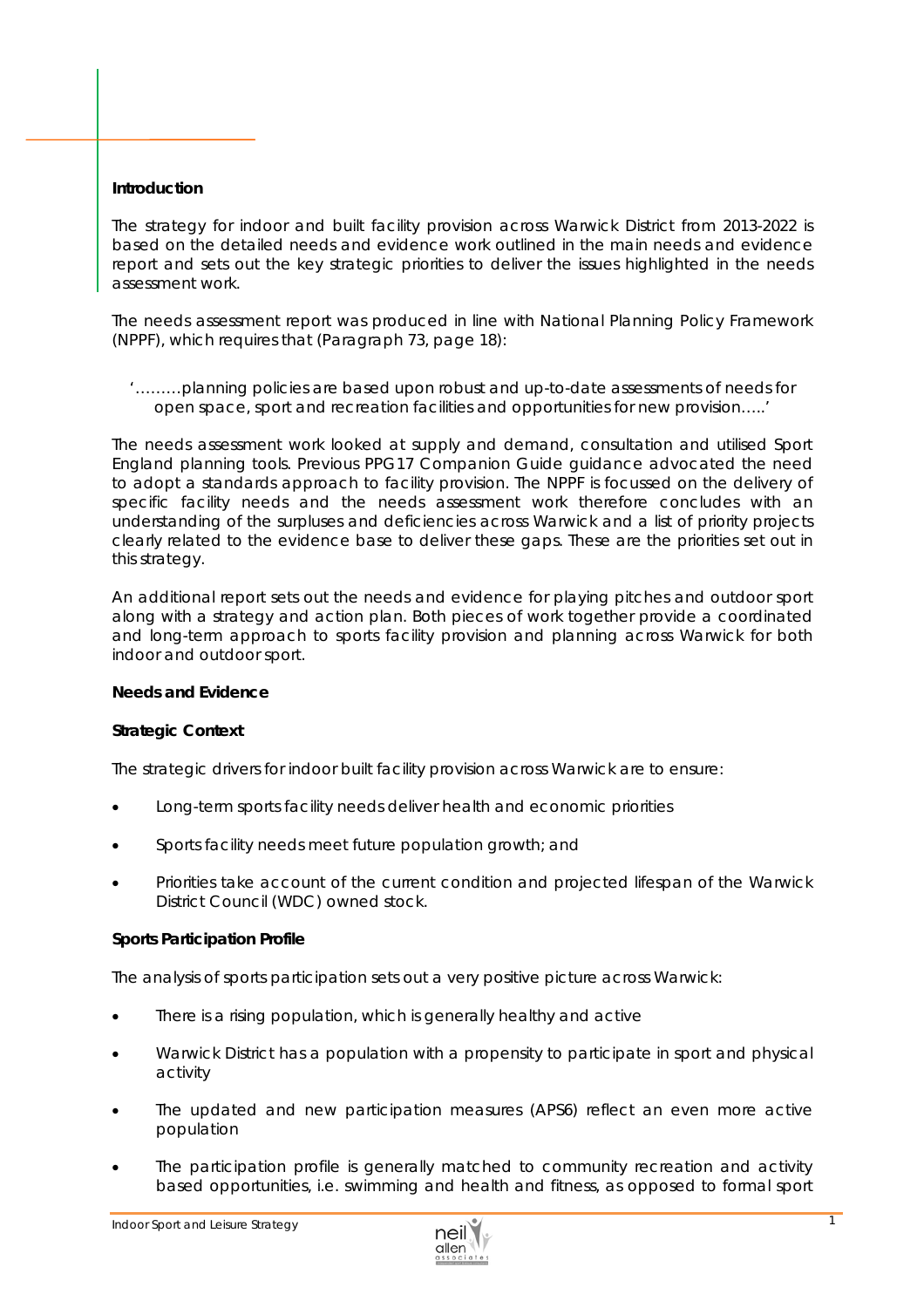- Looking at the participation numbers, providing accessible community facilities for sport and physical activity clearly helps to cater for this profile and resident needs, while also attracting new participants
- Facility location does not appear to be a barrier to participation.

The current facility provision appears to match the participation profile and needs. However it should also be noted that:

 There are pockets of deprivation and inactivity levels of over circa 50%, which are also more notable in certain age-groups and given the importance of health it is critical to understand these further and take appropriate action in terms of future policy and programming.

Analysing the participation data it therefore seems at present Warwick has the right facilities to meet its participation profile and the right infra-structure to impact on raising activity levels even further.

The district would appear to have the right facilities, well located to meet participation needs and also provide the infra-structure to address wider non participants.

Programming would appear to be the issue as the hardware (facilities) would appear to be right. A key strategic issue will be the need to address future programming and marketing across the facility portfolio using data and evidence, to ensure sport and the Council facilities continue to contribute to the health of residents.

The needs assessment work, alongside the conditions survey analysis and the on-going review of programmes in the centres represent the future sport and leisure strategy for Warwick.

## *Supply and Demand*

The supply and demand analysis for key facility types – *swimming pools, sports halls, AGPs and health and fitness* concluded a number of key issues, in terms of whether Warwick has the right facilities of the right quality and quantity in right place now and in future to meet its needs.

## *Sports Halls*

- Unmet demand for sports halls is very low at just over 2 badminton courts and Warwick has 40 badminton courts for public use in 2012. So provision is fine for now and there is no one *hot spot* of unmet demand. The estimate is that there is around 9% of total spare capacity across the 10 sports hall sites before the *sports halls full* signs go up.
- The existing core resident population will be aging and the Warwick sports participation profile suggests there is likely to be less demand for sports halls for competitive sport from the resident population in the future.
- 7 out of 10 of the total sports hall sites are however on school sites and the District Council has formal community use access agreements to 2 of these sites, Myton School and Kenilworth School. According to the model, the remaining 5 school sites are each providing around 30 – 35 hours of community use each week (except Kings High School for Girls which is 15 hours). The District is therefore clearly dependent on sports hall provision and demand being met by schools which could opt out of providing community use. This is a risk going forward.

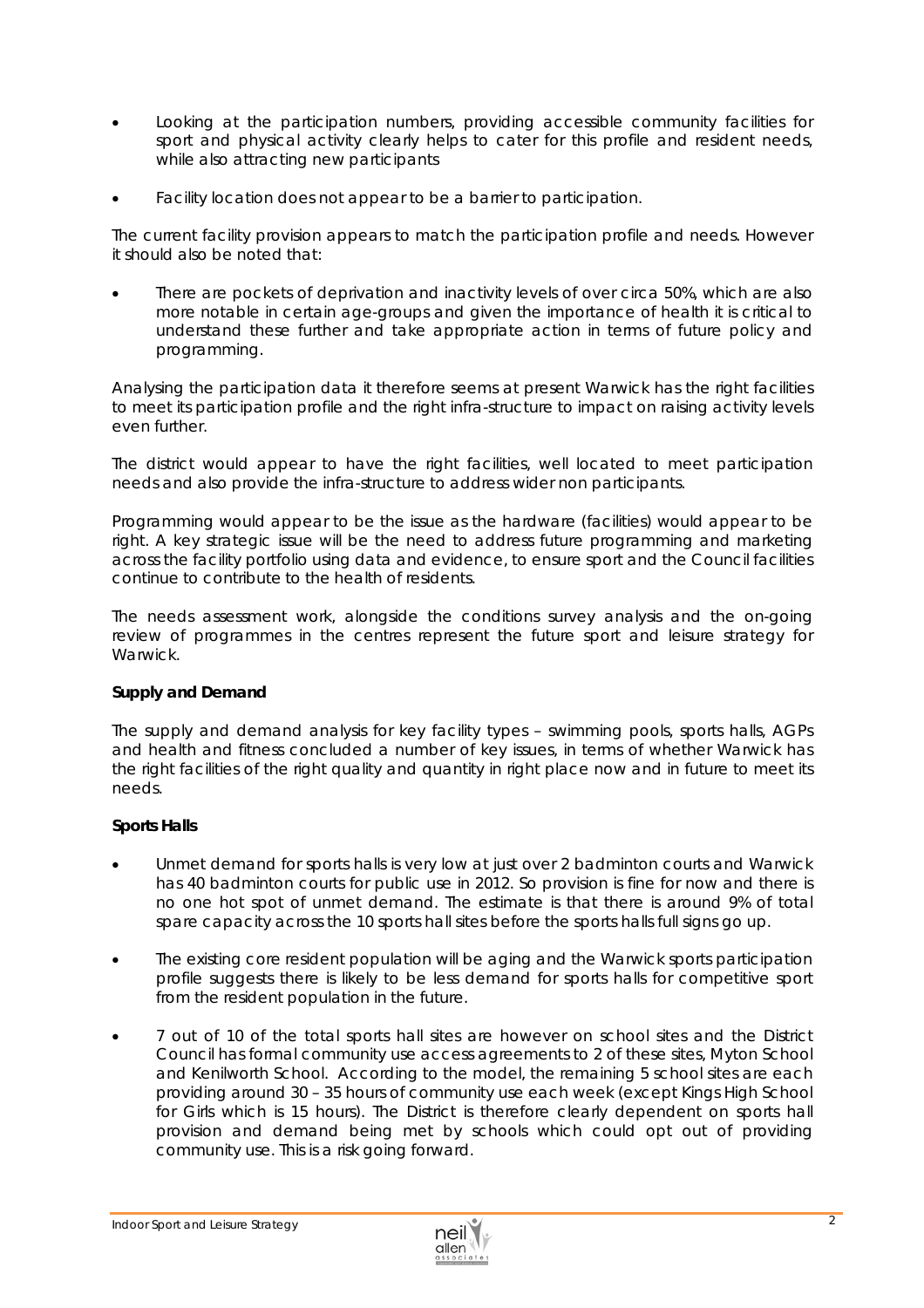- The sports hall stock is also aging and becoming less attractive and usage may decline if the stock remains unrefurbished. This could increase demand on the newer facilities as customers transfer.
- Given these findings what will be the impact of demand for sports halls being generated by the new housing growth of 550 houses per year up to 2029? The 2012 baseline suggests *there is very little spare capacity to absorb this new demand and*  developer's contributions will be required to meet new provision, or, refurbishment of *existing sports hall stock to meet this projected new demand*.
- Based on the needs and evidence set out, options for consideration in terms of future sports hall provision strategies may include:
	- considering refurbishment or expansion of some existing sports halls sites
	- developing new provision in areas of perceived need e.g. Leamington for example at Newbold Comyn
	- seeking to secure access on education sites
	- assessing the projected demand for sports halls in line with the rate of new housing provision and projected population growth
	- considering options for new sports halls located in the growth areas.

#### *Swimming Pools*

- There is estimated to be very little unmet demand for swimming in 2012 and there is no one geographical *hot spot* for unmet demand. So current locations of pools, their size and their catchment areas appear well sited to meet the demand for swimming. There is no need for additional provision.
- Apart from Abbey Fields however the public pools are between 22 and 29 years old. The lack of major refurbishment, linked to the private pools which although being smaller in size are more modern may in the future attract customers to the private pools.
- Despite the pools being quite old, there is a very high level of satisfied demand at around 95% of total demand. So lots of choice and they are very accessible to residents based on the pool locations and their catchments areas.
- Only one pool is on a school site, Warwick School Sports Centre. The records show this provides around 35 hours of community use in the weekly peak period. Is access to the Warwick School Sports Centre for community use secure for the future? Any reduction in access for community use at this site would make a considerable change to the overall supply and demand balance for swimming across the District.
- The pools are old and pool modernisation/replacement is required. Currently the total supply of the pools is greater than total demand and there is estimated to be around 8% of unused pool capacity before the pools full signs go up. However this spare capacity gap will narrow as demand increases by population increases/new housing growth.
- New additional pools are not required however the key issues is does the Council wish to retain pools and refurbish at the existing sites, or, investigate the closure and reprovision of a new modern pool(s) at another site? Any option to consider re-provision of pools will change the current balance and it should factor in the growth areas and changes in accessibility based on closure of any existing pool.

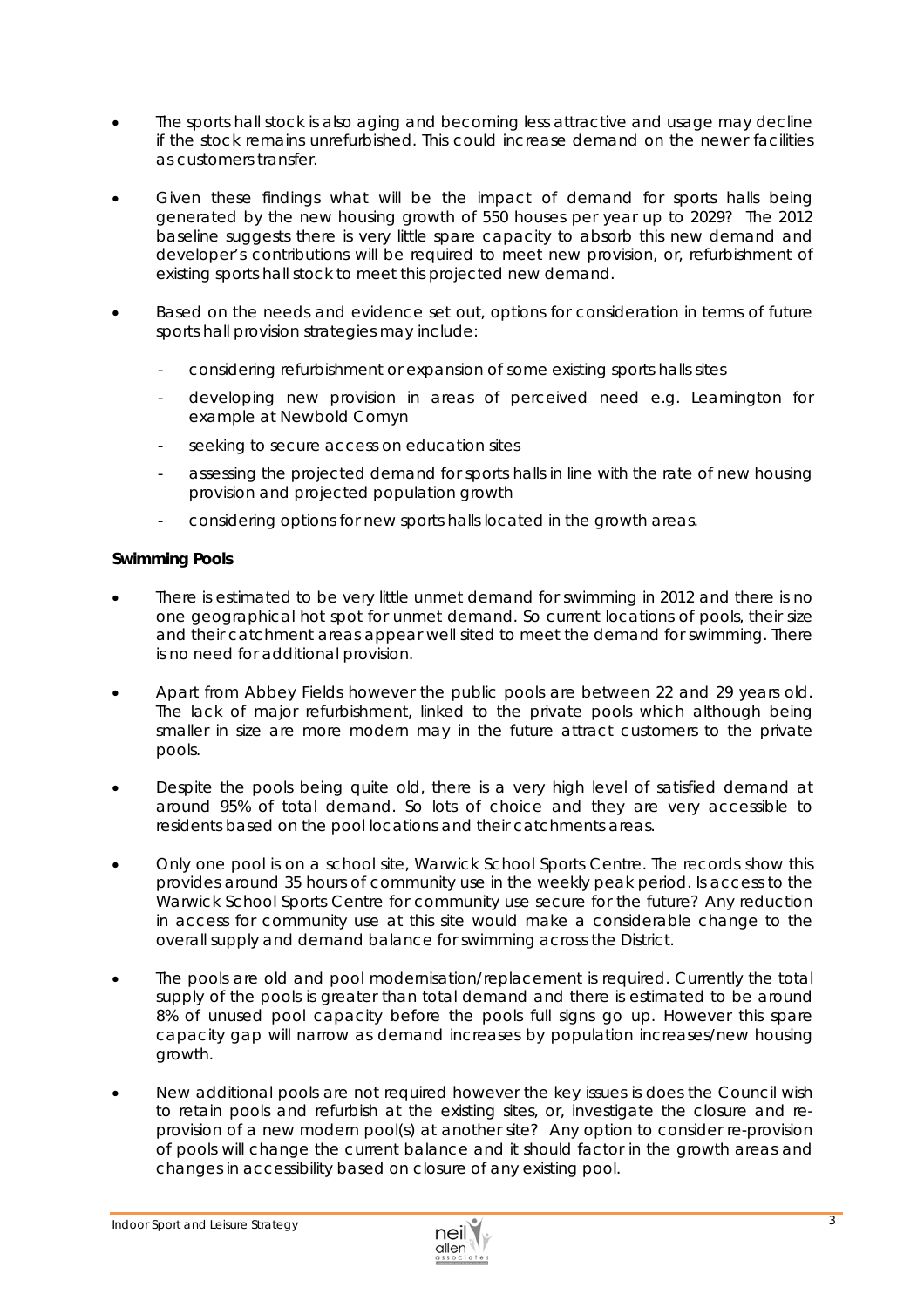- There does appear to be scope to consider the number, location and size of pools in any future programme – there could be options to change/reduce the number of pools and provide a bigger pool at a new location so as to have a more modern public pool stock and a better supply/demand balance in the future.
- That said, as set out, the current location, access and catchment areas of the existing pools sites are good as 95% of the total demand is within a catchment area of a pool and there is enough capacity at the pools to absorb that demand, so the need for this more radical approach may not be justified based on the needs and evidence set out.
- If the Council favour a refurbishment policy it will be important to set out which pools and why? If this can be set out then applying the needs and evidence base on current supply and demand, allied to projected increases in demand from new housing development could provide the evidence base to part fund modernisation of the pools through developer contributions.

## *AGPs*

- There is a big enough supply of Artificial Grass Pitches to meet the Warwick District demand and the estimate is that 48% of the pitch usage at peak times is from outside the authority.
- Warwick has a total of 7 full-size pitches, 5 sand and 2 x 3g. If all the Warwick demand was met at the Warwick pitches this would require fewer than 5 pitches. However Warwick already has just over 6 when the hours of public use at school sites are factored in tot the total.
- There appears to have been only 2 major refurbishment of an AGP, at the St Nicholas Park Leisure Centre in 2003 and The Meadows in 2012. The age range of the other sites is between 3 – 13 years with an average age of around 7 years. The pitch sites at Kings Heath High School for Girls and Warwick School Sports Centre were built in 1999 and 2000 respectively.
- Given the above and the levels of supply versus demand the future strategic priority should be about improving the quality of the existing pitches through refurbishment. Further increased quantity of pitches is not an issue because this would seem to only benefit neighbouring authorities in meeting their unmet demand for AGP's. The only qualification to this is if the conversion of some of the existing sand filled pitches to a 3 g surface is extensive and access to the remaining sand filled surfaces at the independent school sites cannot be maintained for hockey use.
- The pitch surfaces are 5 sand filled surfaces and 2 x 3g pitches. If any refurbishment happens, the demand will be led by football and 3g surfaces are the most likely requirement. The view from the NGB, is that hockey is well served with pitch facilities and hockey use at St Nicks and Leamington HS. Expansion of Leamington Hockey club may present challenges but with 5 sand based pitches, clubs should seek to develop access partnerships with schools before considering new additional sand based facilities for hockey.
- The FA has stated they would like to see 6.5 x 3g facilities in total across Warwick, so 4.5 more. It is difficult to see how this will be achieved given the district already appear over provided for in terms of AGPs and hockey are not keen to see any surfaces converted to 3g. Further analysis of this will need to be a key strategic priority.

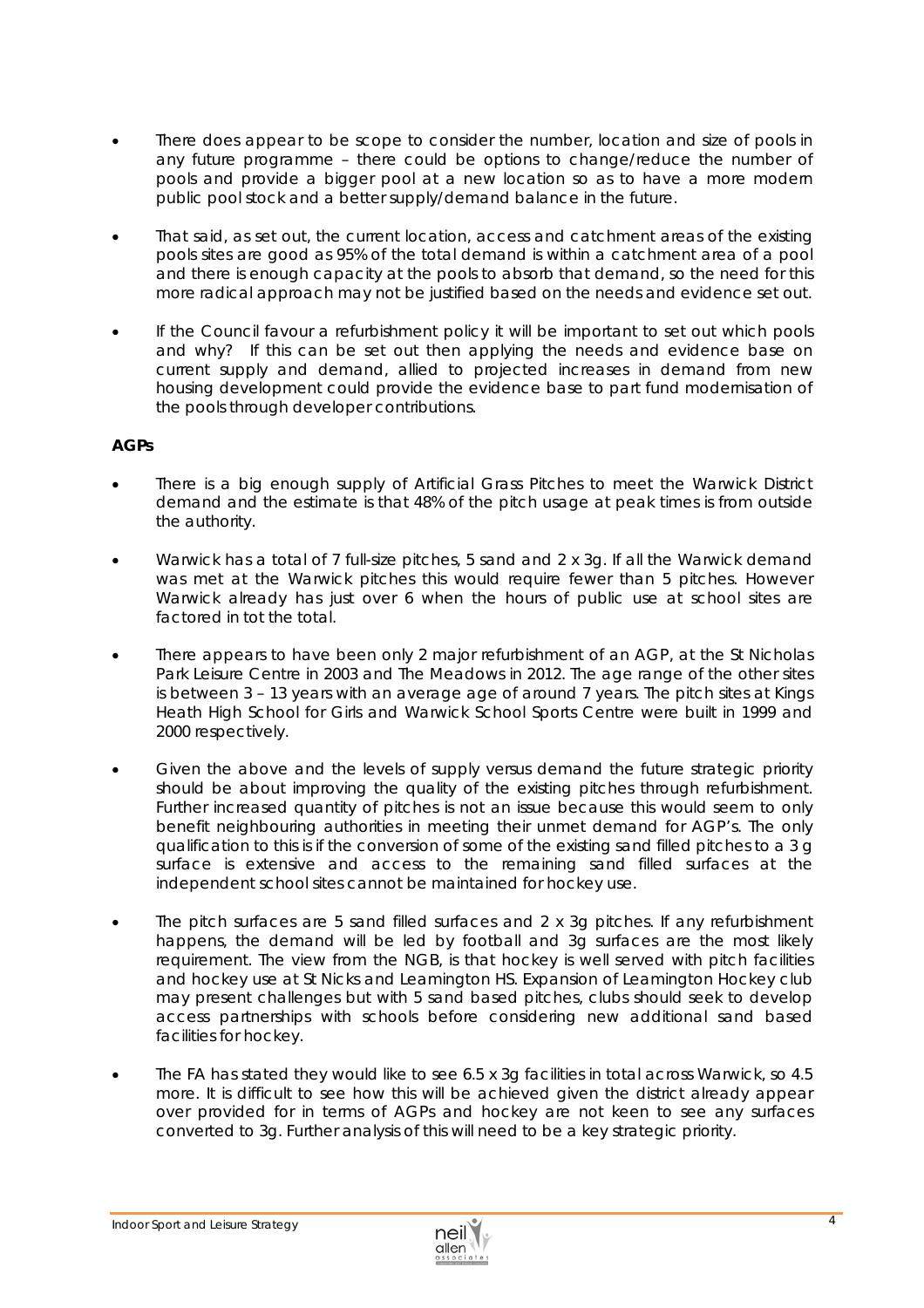- Five of the pitch sites are on school sites and the future community long term community use/agreements to these sites, will be a key strategic priority. Without this secured access then Warwick's very favourable supply would be greatly reduced and the authority would not be able to meet its own estimated residents demand for AGP's.
- The hours of community use which the data and the independent schools says they provide are an average around 13 hours per week per site. If this is correct then there is a large reliance on the AGP supply on these school sites for public use, if access cannot be delivered than additional pitch provision may need to be considered.

## *Indoor Bowls*

- The needs and evidence for Indoor Bowls has been developed using Sport England Facilities Planning Model (FPM) National Run (2013).
- The analysis found there is currently no Indoor Bowls Centres (IBC) within Warwick District Council's administrative boundary. The current Warwick population of 139,463 and demands 1,430 vpwpp, which equates to 9 rinks. Approximately 1/5 of the population do not have access to a car. Currently, the level of satisfied demand for indoor bowls is 610 vpwpp (43%), of which all the journeys are made by private car to sites outside Warwick DC. The current unmet demand is therefore 820 vpwpp which equates to 5 rinks. The English Indoor Bowling Association, the governing Body for the sport, has indicated that 6 rinks would probably be the most sustainable number for a new Indoor Bowling Centres in their previous discussions with the various interested parties including Sport England. The majority of the unmet demand is possibly due to the nearby Indoor Bowling Centres being at full capacity.
- All the adjacent IBC are running at 100% capacity and are possibly in need of refurbishment due the age of the facilities stock. Almost all visits to Indoor Bowling Centres in neighbouring local authorities are usually made by private car.
- Despite having no indoor bowling centres, Warwick DC has a good Relative Share at 96. There is a clear north/south divide for the Relative Share; north Leamington, Kenilworth and north Warwick have a poorer Relative Share, than South Leamington, Whitnash and Bishops Tachbrook.
- It would appear that the FPM and the NGB are pointing to the need for an Indoor Bowling Centre within Warwick DC's administrative boundary. The aggregated unmet demand suggests the best location would be north Leamington/Kenilworth where the main concentrations of the population are and where the need is the greatest.
- The question of its size does need to be addressed. If a 6 lane rink is created as per the advice of the NGB, then from the FPM analysis an argument could be put forward that this would meet the unmet demand and may allow for some growth. It may however also displace some usage from other IBC and also import usage from say Coventry and other neighbouring authorities. Sport England would advise that the new design should be able to extended to increase the number of rinks should a need for new rinks develop in the future partly due to housing growth and partly due to the sport's increase in popularity.
- Sport England recommends that further work on the size and location of a new Indoor Bowls Centre should be carried out in conjunction with Warwick District Council and the English Indoor Bowls Association. Given the FPM analysis and NGB views it is evident there is a need for indoor bowls in Warwick. Furthermore bowls is an important sport for the District. Both the men's and woman's national championships are now located in Leamington Spa along with the NGB.

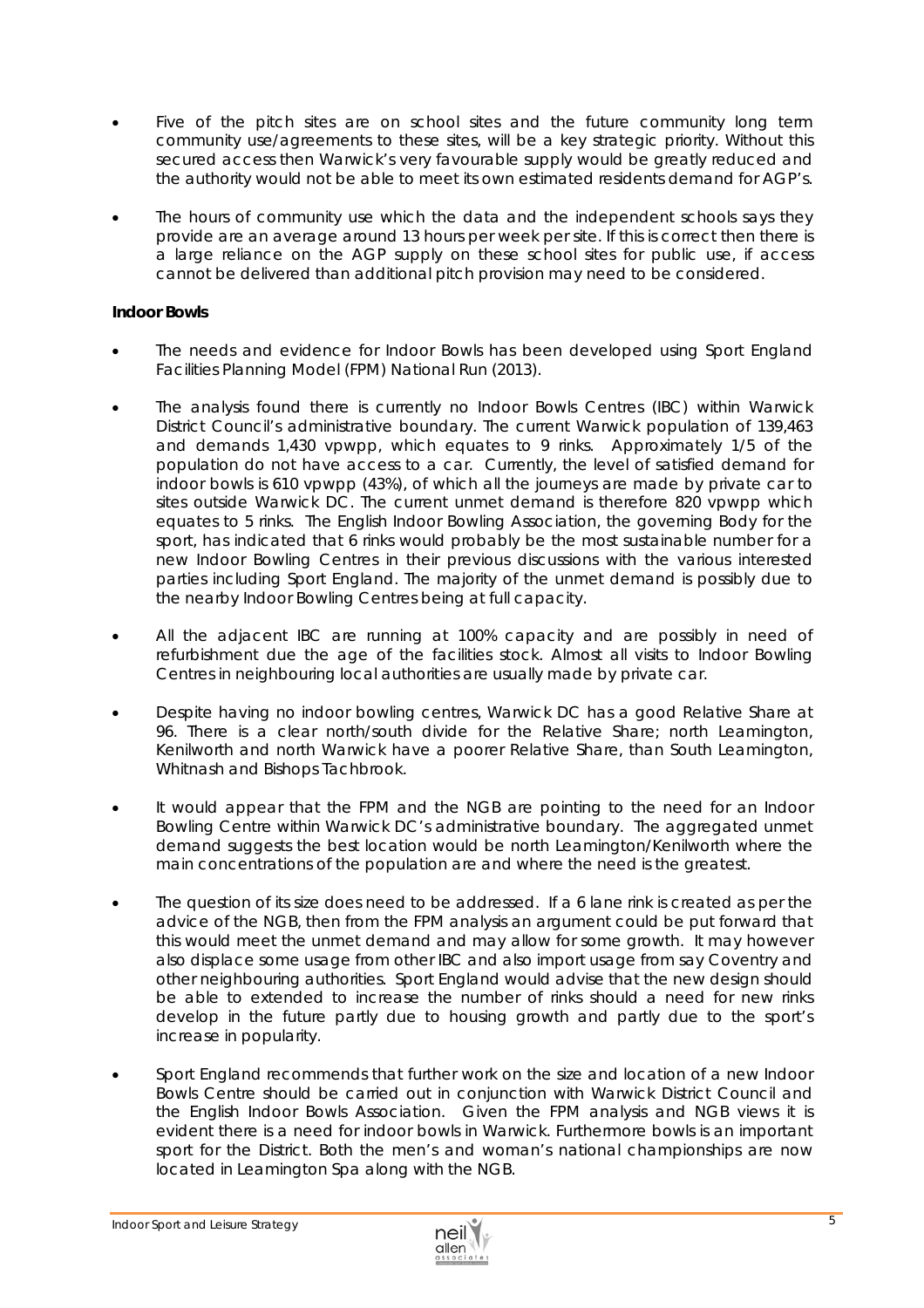In order to meet the need the Council has agreed in principle to offer the Avon Valley Indoor Bowls Club (AVIBC) a long lease (term 99 years) on land at Harbury Lane to support their desire to raise funds for a new indoor bowls facility/changing rooms relocating from the Jaguar Land Rover site at Gaydon to Warwick District. Detailed discussions should now be held with the relevant parties as set out to develop the detail of the proposal.

## *Health and Fitness*

- The findings for health and fitness show there is a good supply of health and fitness across all providers in Warwick but public provision only makes up 37% of the total supply based on the number of stations. A better balance between public and private sector provision would be 50 / 50.
- The local authority and education sector is only providing 5 sites and the average is 23 stations at each site. The largest site is Newbold Comyn Leisure Centre with only 32 stations.
- The public sector is not currently a major player in the provision of health and fitness in Warwick. The only public centre which has a reasonable supply of health and fitness and of a modern standard and quality is at Newbold Comyn Centre. Even there it is only 32 stations and considerably below what would be required as a reasonable level health and fitness centre of around 40-80 stations.
- Based on the FIA's demand assessment there is a current shortfall of between 61 138 (dependent on whether private health and fitness centres are excluded) stations. A modest increase in health and fitness provision as part of a refurbishment programme would therefore be justified.
- In any modernisation of sports hall/swimming pool provision there appears therefore scope to increase the range and scale of health and fitness to promote a healthier lifestyle and increase the physical activity offer and increase the economic performance of centres. Health and fitness provision matches the Warwick participation profile, is justified in terms of supply and demand and can also help to cross subsidise and fund wider refurbishment programmes.
- Based on this there may be scope to further expand health and fitness at the Newbold Comyn centre with provision of a mezzanine floor and increase the health and fitness further and provide a dance studio. The supply and demand assessment for health and fitness would support this proposal and to create a district wide centre of around 80 stations. There is also supply and demand scope to increase health and fitness provision at other centres as part of any modernisation / expansion programme.

## *Consultation*

Some common themes emerged from the consultation:

- The need for an emphasis on growth in any future strategy
- The need to investigate gaps and the strategic fit of potential projects e.g. Kenilworth Rugby Club & Kenilworth Wardens, and Leamington FC *(note – these projects are covered in the Playing Pitch Strategy)*
- The need to consider future of school partnerships, existing dual use sites and other provision and build in new initiatives and opportunities into any future arrangements

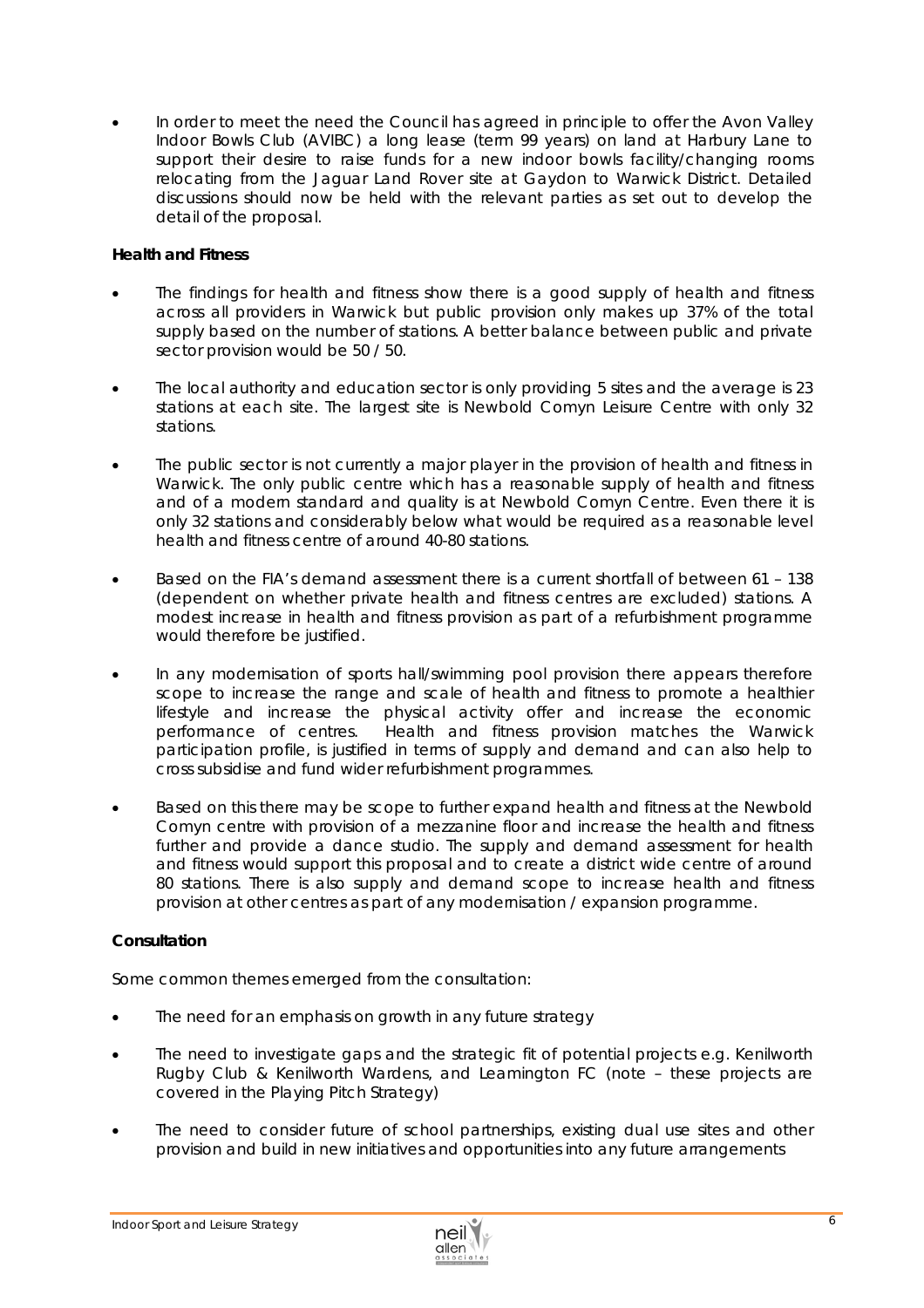- NGB interest seems to be focussed around bowls, football and rugby (PPS issues)
- There appears potential to maximise effectiveness of facilities with a more strategic approach e.g. health and fitness
- There are aspiration from staff for radical solutions but not sure these are shared corporately by senior officers; and
- The options for new build solutions appear to be severely limited by current site and planning restrictions – may therefore need to focus on the development of existing sites as opposed to new build / more radical solutions.

In short Warwick has enough facilities to meet the current needs of residents and more importantly the facilities appear to be in the right place to meet resident's needs. The consultation findings did not counter this view, other than the FA desire to see more 3g AGP surfaces, which will need to be a consideration going forward.

There are clearly some issues in terms of access to the education provision across all facility types as they are an important provider across Warwick. The impact of growth will also be a key issue in future provision as it is evident there could be some future capacity issues. The Council's facilities appear well placed to meet needs and the big strategic consideration for the authority emerging from the supply and demand analysis is the question of refurbishing on current sites or adopting a more radical new build approach.

There are some constraints with the current stock, which need to be borne in made when considering options and future strategies, including:

- The majority of sites are in park settings with potential planning restrictions
- Sites appear restricted in terms of development potential which may restrict future strategic options
- They are still largely 80s/90s buildings, and although appear well maintained and looked after will only continue to age
- There is lots of provision in close proximity and whilst they operate reasonably effectively in financial terms, all sites have limitations re the full wet/dry offer
- The need to develop a purpose built offer including fitness studios and facilities
- Parking is an issue affecting performance at St Nicks and Abbey Fields
- The health and fitness offer is limited throughout and all centres have potential for improvement. The branding and marketing of the health and fitness offer could be improved; and
- The general community sport and activity offer appears to match the profile and need.

The needs and evidence does not suggest the need for *additional provision to meet current needs.* The key question therefore, which emerges from the analysis is whether the future strategy should be based around refurbishment / redevelopment of the existing stock or new replacement provision. The above issues and commitment to invest in the infra-structure must however be addressed if the Council commits to a refurbishment policy. A refurbishment option is not a *'do nothing'* option.

## *Facility Analysis*

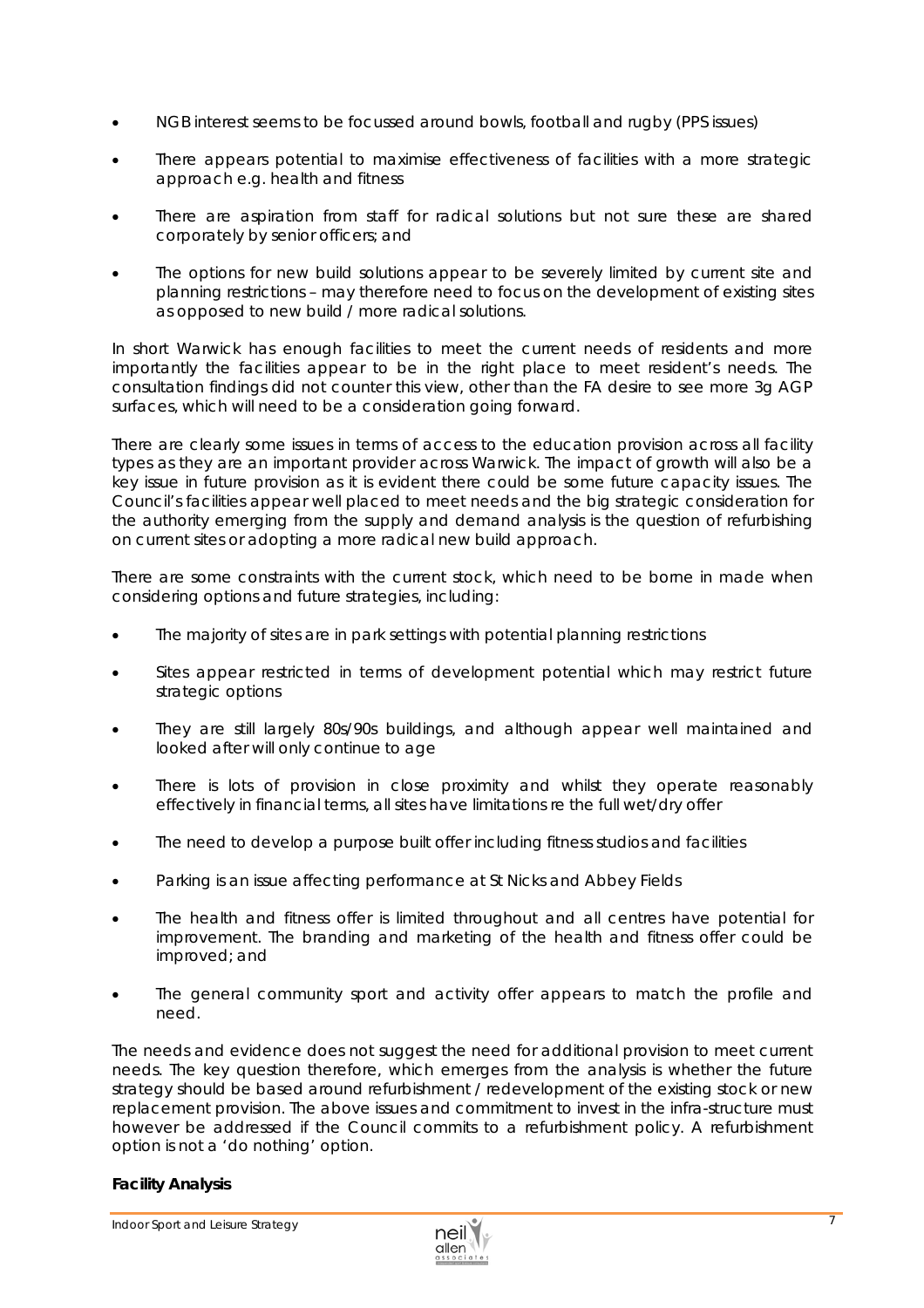Whilst the needs and evidence and site constraints would appear to be pointing to the development and refurbishment of the existing infra-structure as the strategic solution it is important to understand how the current buildings function. How cost effective are they? What condition are they in?

#### The findings set out below are taken from the *EC Harris Stock Condition Surveys – Leisure and Recreation Centre portfolio (October 2012).*

The report found that overall the leisure and recreation portfolio is in a fair and serviceable condition having been reasonably well maintained. The building fabric at each site is particularly in good condition with only minor maintenance required over the next 5 years. The exception to this is Castle Farm Recreation Centre where the external roof and wall cladding is deteriorating and will require replacement in the next 5 years. The internal areas at this site would also benefit from some level of refurbishment

In contrast the majority of the main mechanical and electrical plant across the portfolio, whilst operational, has reached or will shortly reach the end of its economic life. A programme of plant replacement will be required over the next two years to maintain continuity and quality of operations at each of the sites. Despite this, there is still a significant financial cost associated with the on-going maintenance of the facility portfolio, which without investment will deteriorate.

The facilities are generally performing well with areas for improvement including secondary spend, the health and fitness offer, marketing and staffing. All the centres are in reasonably sound condition with no major areas of concern, which would count against any refurbishment programme.

However there are still significant costs over the next 3-years, money will therefore have to be found for investment in the centres and this could sit alongside wider investment in facility provision and income generating elements. These costs would be far lower than consideration of new-build. Castle Farm however stands out as the facility needing more major attention, which may support a more radical approach being taken at the site.

## *Options Appraisal*

Based on workshop sessions with key senior officers who considered all the needs and evidence and the key considerations set out, the Council's stated approach is that the future strategy should be based on an overarching *principle of refurbishment of existing facilities with some new development within existing facilities.*

The clear conclusion was that the needs and evidence does not make a case for closure of existing sites and new build of alternative facilities. Whilst the conditions survey work indicates significant will be required over 3-years just to maintain facilities, the centres are sound and refurbishment would present a more cost-effective and deliverable option over closure and new build.

The refurbishment and redevelopment principles which underpin the strategy were therefore agreed and clearly based on the detailed needs and evidence. There is no clear case for closure and re-provision, the existing sites are well located to meet current needs, they would be very difficult to re-develop and they are generally performing well and in sound condition. Refurbishment must however happen, this is not a strategy for *not investing* in provision, if there is no investment the issues set out in the needs and evidence will not be delivered.

## *Future Proofing*

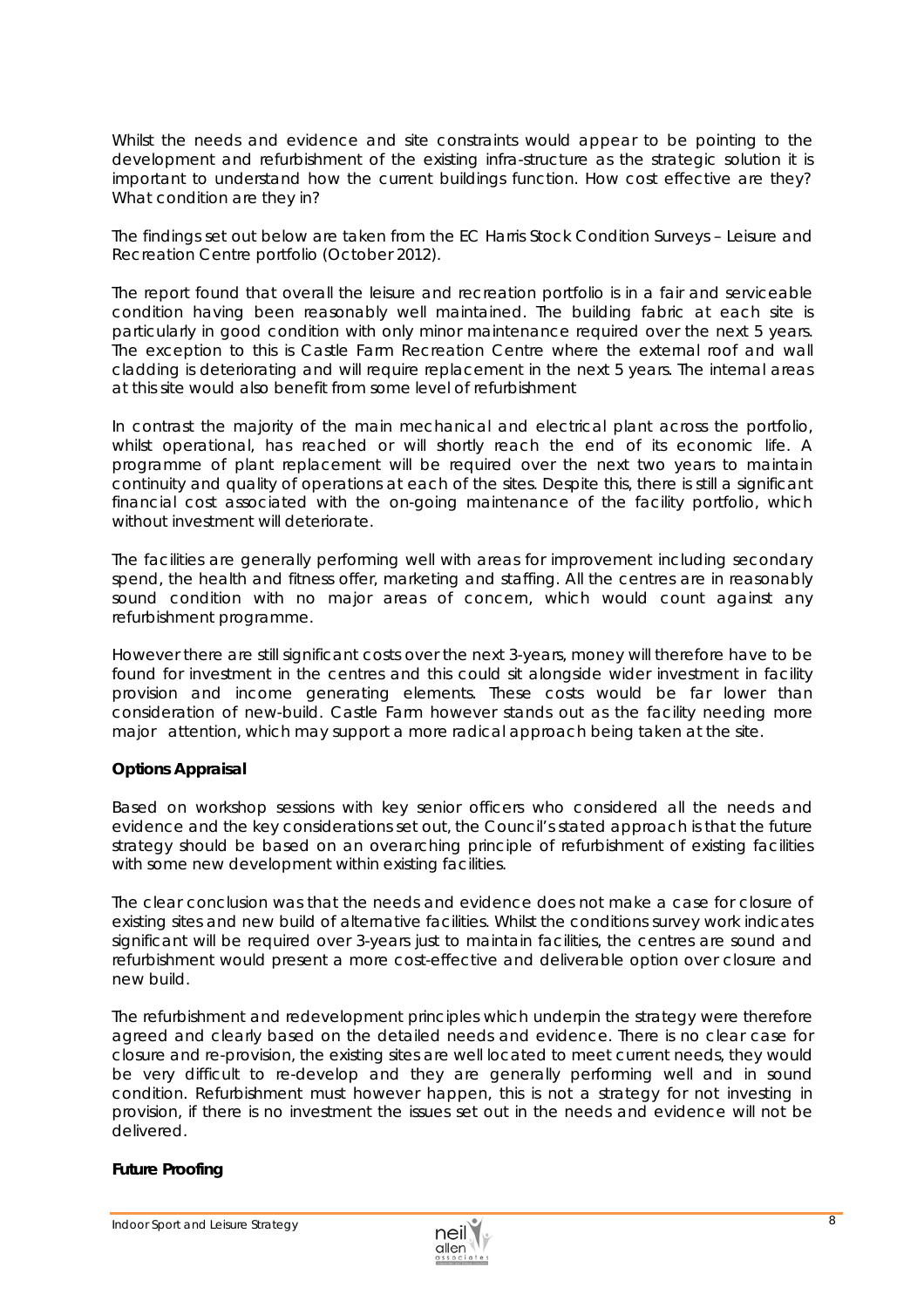As set out the Council require a long-term strategy, which takes account of growth. Before finalising the strategy priorities therefore the Sport England Facilities Planning Model (FPM) was utilised to consider future scenarios and help to confirm strategy priorities. The FPM generates a detailed picture of current and more importantly future supply and demand on which the final strategy and action plan and planning policies will be based.

The FPM swimming pool analysis based on 2012, concludes there is a good supply of pools, which exceeds demand and which are well located however the pools are aging and quality is an issue.

In terms of future scenarios the position of swimming pools in 2022 based on a population increase of 14,002 or 9.7% remains similar. The population increase generates an 8.1% increase in demand for swimming pools or 755 visits per week in the peak period. Given these increases supply still exceeds demand and accessibility remains good. The capacity of the pools is however now reaching fuller levels and the pools will be 10 years older.

The provision of new / additional pools will not impact on this position. More sustainable solutions to increase pool capacity in future years would be to address programming issues, refurbishment and modernisation to potentially increase water space and developing further negotiated access to school swimming facilities.

The FPM findings for pools therefore support a refurbishment strategy and the need to invest in the existing infra-structure.

The FPM sports hall analysis based on 2012, concludes there is a good supply of halls with a reasonable supply and demand balance. There is very good access however the school stock is critical to this position and the quality of halls gauged by refurbishment is poor.

In terms of future scenarios the position of sports halls in 2022 based on a population increase of 14,002 or 9.7% remains similar. The population increase generates a 7.9% increase in demand for halls or 532 visits per week in the peak period. Given these increases there is no significant increase in demand however the capacity of the halls will be very full in 2022.

The halls are in the right places and the strategy to address programming issues, refurbishment and modernisation to potentially increase hall space e.g. at Newbold Comyn, and developing further negotiated access to school sports hall facilities are sound strategic policies. In terms of sports hall however there may be a case for considering new provision in the Leamington / Warwick area. Kenilworth is well served given the proximity to Coventry but Castle Farm is old and there are potential plans for its future. Replacement would be required if this happened.

The FPM findings for halls therefore support a refurbishment strategy and the need to invest in the existing infra-structure.

In conclusion the growth projected across the authority will not impact in terms of the need for significant new and additional provision however it will put a significant strain on the existing facility infra-structure and will therefore mean long-term investment is required in facilities as a result of growth.

#### *Impact of population growth in Warwick District between 2022 – 2031 on provision for swimming pools and sports halls.*

NAA was asked to consider the impact of the projected increase in population across Warwick District between 2022, which is the year used in the facility planning model

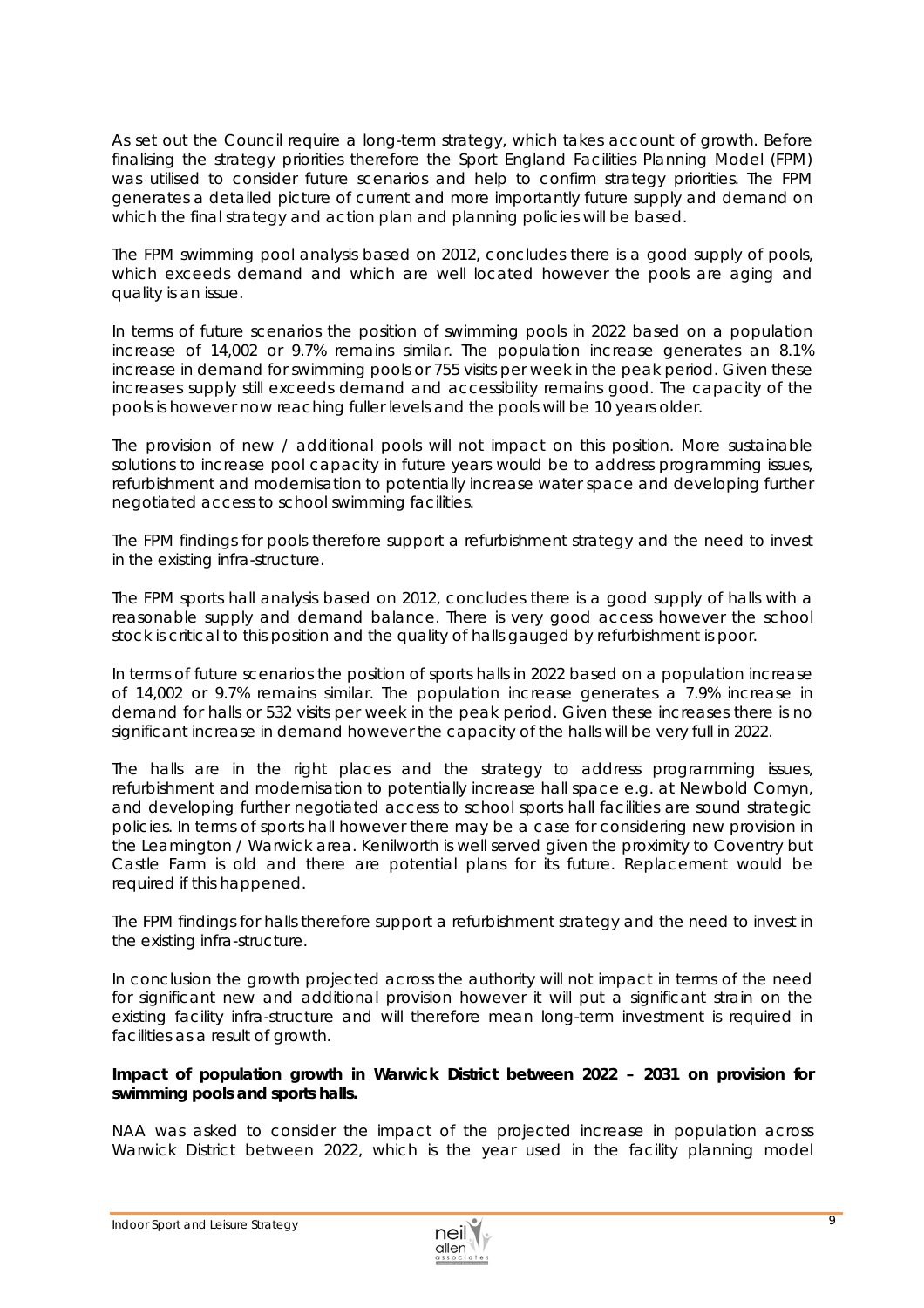assessment for swimming pools and sports halls and 2031, which is the development plan period year end. This assessment is set out below for swimming pools and sports halls.

## *Swimming pools*

The total demand for swimming pools in 2022 based on the projected population in Warwick District of 158,502 people is for 1,657 sq metres of water. The total supply of water space from the 9 swimming pools available for public use at all or some of the weekly peak period in 2022 is 1,706 sq metres of water.

The projected population in Warwick District in 2031 is a total population of 161,594 people. This is an increase of 3,092 people over the 2022 population total for Warwick District applied in the facility planning model assessment. Based on the 2022 population generating a total demand for 1,657 sq metres of water, the additional population of 3,092 people will generate a further demand for 32.3 sq metres of water. The projected total demand for swimming pools in 2031 is then 1689.3 sq metres of water.

So the projected increase in population to 2031 will have a very limited effect in increasing the total demand for swimming pools. If the total supply of swimming pools remains unchanged from 2022 - 2031 then the total supply of water space from these pools is 1,706 sq metres of water.

Overall the additional demand for swimming pools of 32 sq metres of water based on the projected population growth to 2031 does not change the findings from the facility planning model assessment of future provision for swimming pools as set out in this strategy report and set out in full in the evidence base study report. (Note: for context a 25 metres x 4 lane swimming pool is 210 sq metres of water).

#### *Sports halls*

The total demand for sports halls in 2022 based on the projected population in Warwick District of 158,502 people is for 44.8 badminton courts. The total supply of badminton courts from the 14 individual sports halls available for public use at all or some of the weekly peak period in 2022 is 39.4 badminton courts.

The projected population in Warwick District in 2031 is a total population of 161,594 people. This is an increase of 3,092 people over the 2022 population total for Warwick District applied in the facility planning model assessment. Based on the 2022 population generating a total demand for 44.8 badminton courts, the additional population of 3,092 people will generate a further demand for 0.87 of a badminton court. The projected total demand for sports halls expressed as badminton courts in 2031 is then 45.6 courts.

So as with swimming pools, the projected increase in population to 2031 will have a very limited effect in increasing the total demand for sports halls.

If the total supply of sports halls remains unchanged between 2022 - 2031 at 39.4 badminton courts available for public use at all or some of the weekly peak period and the total demand for badminton courts across Warwick increases by 0.87 of one badminton court, then total demand will exceed total supply by 6.2 badminton courts.

Again as with swimming pools the additional demand for sports halls of under one badminton court based on the projected population growth to 2031 does not change the findings from the facility planning model assessment of future provision for sports halls as set out in this strategy report and set out in full in the evidence base study report.

#### **Strategic Priorities**

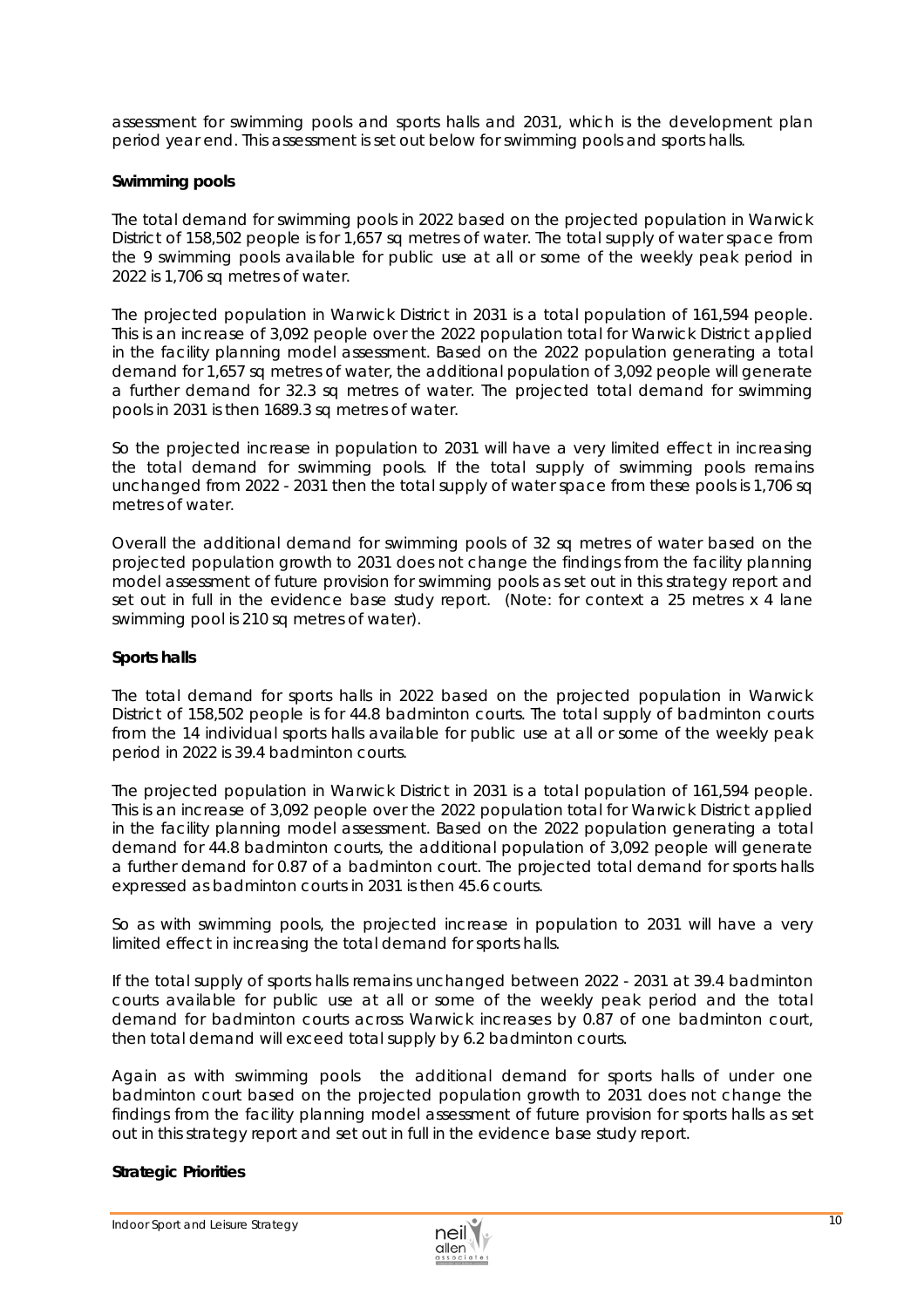The delivery of the future facility provision across Warwick must deliver an infra-structure, which provides broad health and activity opportunities for all residents across the district and provide a service which is committed to delivering:

- Local facilities for all sections of the community
- Modern facilities, *fit for purpose*, with flexible spaces
- Value for money, fair pricing and long-term financial stability
- Sustainable provision models:
	- Promoting the service to current and new users
	- Engaging current and new users in healthy lifestyle choices
	- Supporting continued attendance and commitment
	- Developing opportunities to advance and compete

The strategy is based on the principles of refurbishment and re-development, improving the quality and efficiency of facilities by encouraging more people to be more active.

Whilst the Council is a key provider, it is not the only provider and partnership working with others, particularly clubs and the education sector will be increasingly important to protect current access levels and deliver future needs.

Based on the needs and evidence set out the strategic priorities for future indoor and built facility provision in Warwick are therefore set out below. The priorities are set out under the following headings:

- KSP Key Strategic Priorities
- OP Operational Priorities
- SP Swimming Pool priorities
- SH Sports Hall priorities
- AGP AGP priorities
- HF Health and Fitness priorities

The priorities set out the *specific facility needs* and a list of priority projects, which are clearly related to the evidence base and will deliver the long-term sports facility needs across Warwick.

#### *Key Strategic Priorities*

 **KSP1** The Council commit to a programme of refurbishment and replacement across its leisure stock based on a business case analysis and in line with the priorities identified:

#### *St Nicholas Park Leisure Centre*

- Refurbishment of key areas of the existing facilities (priority areas pool hall; entrance area)
- Investment in replacement of M&E (as per EC Harris Condition Survey)
- Consider options to extend the health & fitness facilities
- Consideration of improving energy efficiency measures in the facilities
- Consideration of replacing current AGP surface with 3g based on future hockey plans

#### *Newbold Comyn Leisure Centre*

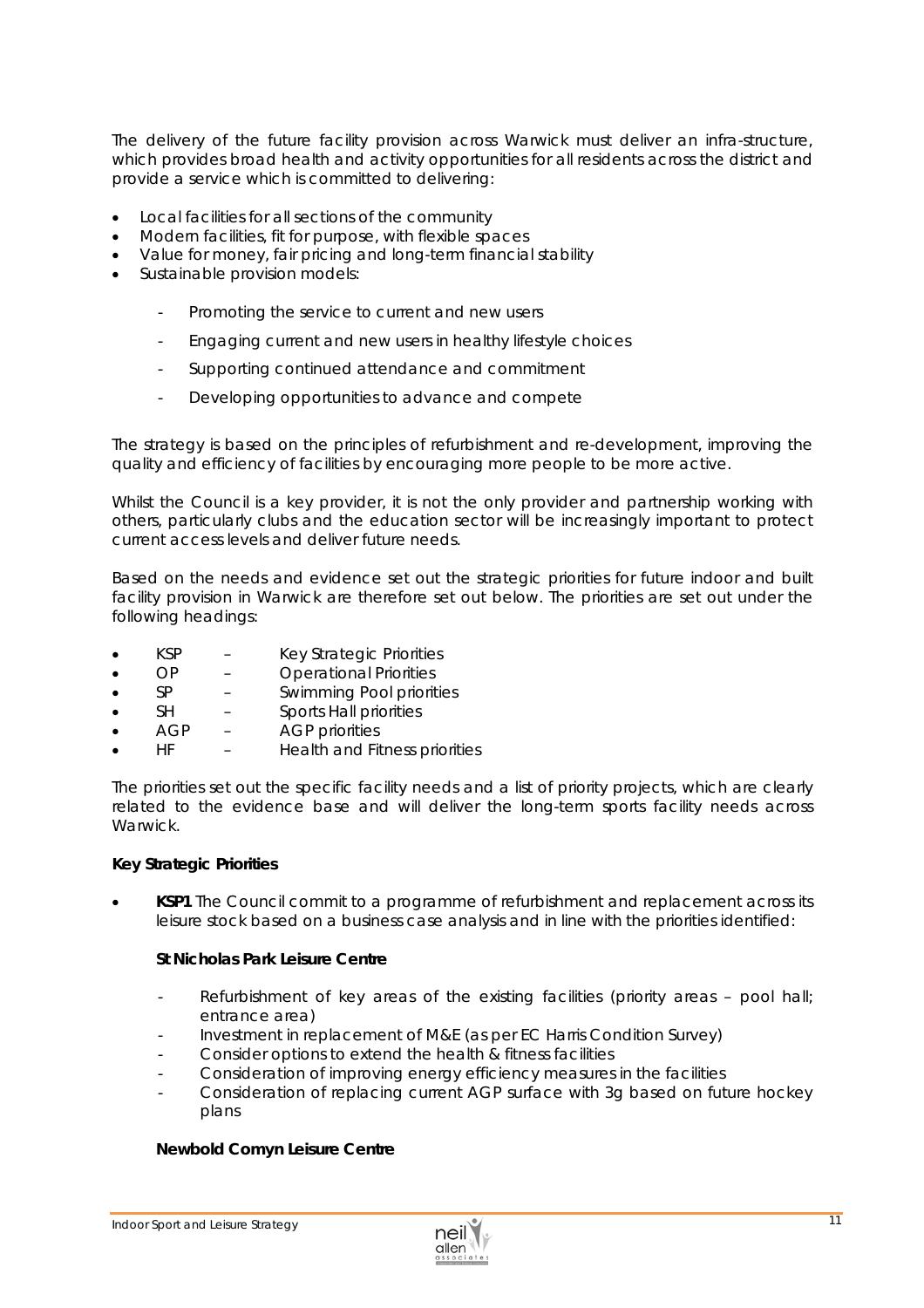- Refurbishment of pool hall and public areas
- Reconfigure ground floor area to provide improved and extended changing facilities
- Consider options of redevelopment of 1st floor to create large gym, and studio area (consider option of mezzanine across café area)
- Consider options for sports hall to be built adjoined to pool site
- Investment in replacement of M&E (as per EC Harris Condition Survey)
- Consideration of improving energy efficiency measures in the facilities
- **KSP2** The Council develop an overall strategic approach to provision in Kenilworth based on the needs and evidence, Local Plan emerging policies and identified priorities:

#### *Abbey Fields and Castle Farm*

- Explore the feasibility of re-locating Kenilworth RFC and Wardens Cricket club to Castle Farm and investing in the Castle Farm site, ensuring community sports hall space is protected in any development.
- Develop indoor provision health and fitness and flexible indoor space at Abbey Fields to replace the outdoor pool.
- **KSP3** The Council undertake a detailed feasibility study into the future of athletics and the Edmondscote site in partnership with the resident clubs and potential other partners e.g. Warwickshire College with a view to maximising investment and safeguarding the future of athletics in Warwick.
- **KSP4** The Council consider the development of new future sports hall provision in line with growth in the Leamington / Warwick area (this to be assessed at the time in the context of any new provision at Newbold Comyn).
- **KSP5** The Council develop funding strategies to deliver the refurbishment and replacement plans including the development of planning policies as part of the Local Plan to deliver funding investment.
- **KSP6** The Council prioritise CIL funding to deliver the strategy priorities.
- **KSP7** The Council consider its future leisure management and procurement strategy in order to help fund investment.

#### *Operational Priorities*

- **OP1** The Council undertake a strategic review of current dual use partnerships to achieve the objectives of all parties and ensure usage is protected and maximised.
- **OP2** The Council seek to develop dialogue with all education sites including Warwickshire College and the University in order to open up, protect and enhance use by Warwick residents.
- **OP3** The Council review the programming of facilities based on using data and evidence to maximise the usage by all residents, including developing programmes for current non users.
- **OP4** The Council to continue to review the operation of its centres and seek to address the areas identified for development – staffing, secondary spend, marketing and the health and fitness offer.

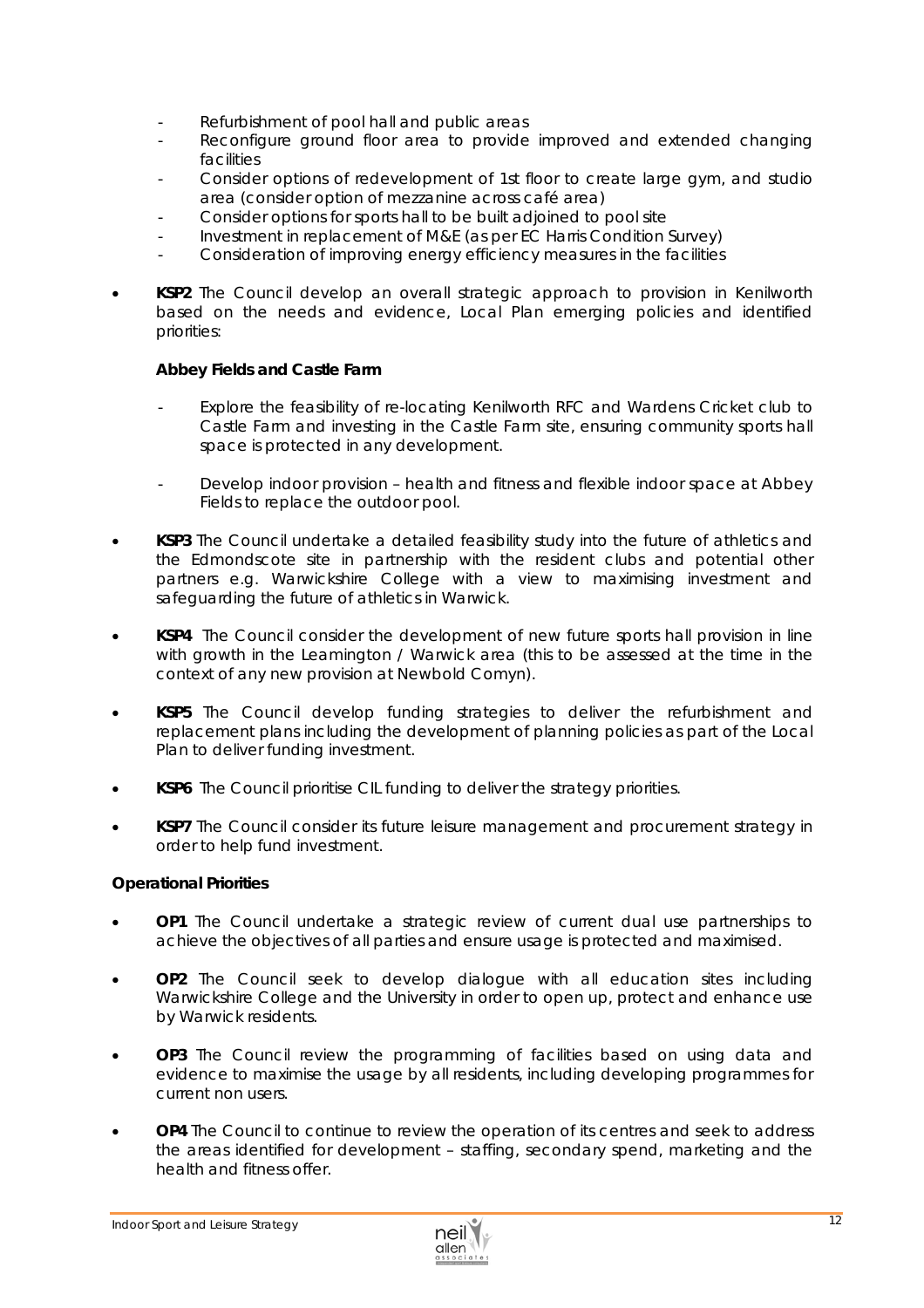- **OP5** The Council to consider operational issues as part of a wider review of the leisure management arrangements (alongside KSP7).
- **OP6** The Council review the policy of car parking charges and the impact on facility usage and income.

## *Swimming Pool Priorities*

- **SP1** The Council review the programming in the swimming pools to ensure capacity is maximised now and in the future.
- **SP2** As part of any swimming pool refurbishment programmes the Council seek to increase the amount of water space, through modernisation and the configuration of new layouts.
- **SP3** The Council seek to increase the access to school based swimming pools for more community use, prioritising working in partnership with Warwick School.

#### *Sports Hall Priorities*

- **SH1** The Council review the programming in the sports halls to ensure capacity is maximised now and in the future.
- **SH2** As part of any sports hall refurbishment programmes the Council seek to increase the amount of hall space, through modernisation and the configuration of new layouts.
- **SH3** The Council seek to develop new sports hall provision at existing venues, prioritising developments at Newbold Comyn.
- **SH4** The Council consider the development of new future sports hall provision in line with growth in the Leamington / Warwick area (this to be assessed at the time in the context of any new provision at Newbold Comyn).
- **SH5** The Council ensure that in any potential changes at Castle Farm that sport hall access in Kenilworth is protected / replaced.
- **SH6** The Council seek to protect and increase the access to school based sports halls provision for more community use by Warwick residents.

#### *AGP Priorities*

- **AGP1** The Council work with the FA and Hockey association to explore the strategic allocation of surface types across the District.
- **AGP2** The Council explore the opportunity of increasing 3g provision through resurfacing opportunities, potential relocations or small sided training opportunities.
- **AGP3** If there is a conversion to 3g pitches and access to sand-based pitches for hockey is reduced there could be a case for providing new sand based provision dedicated for hockey.

#### *Indoor Bowls*

 **IB1** The Council seek to support the re-homing of Avon Valley Bowls Club to the District to meet the need for indoor bowls provision and to complement the Centre of

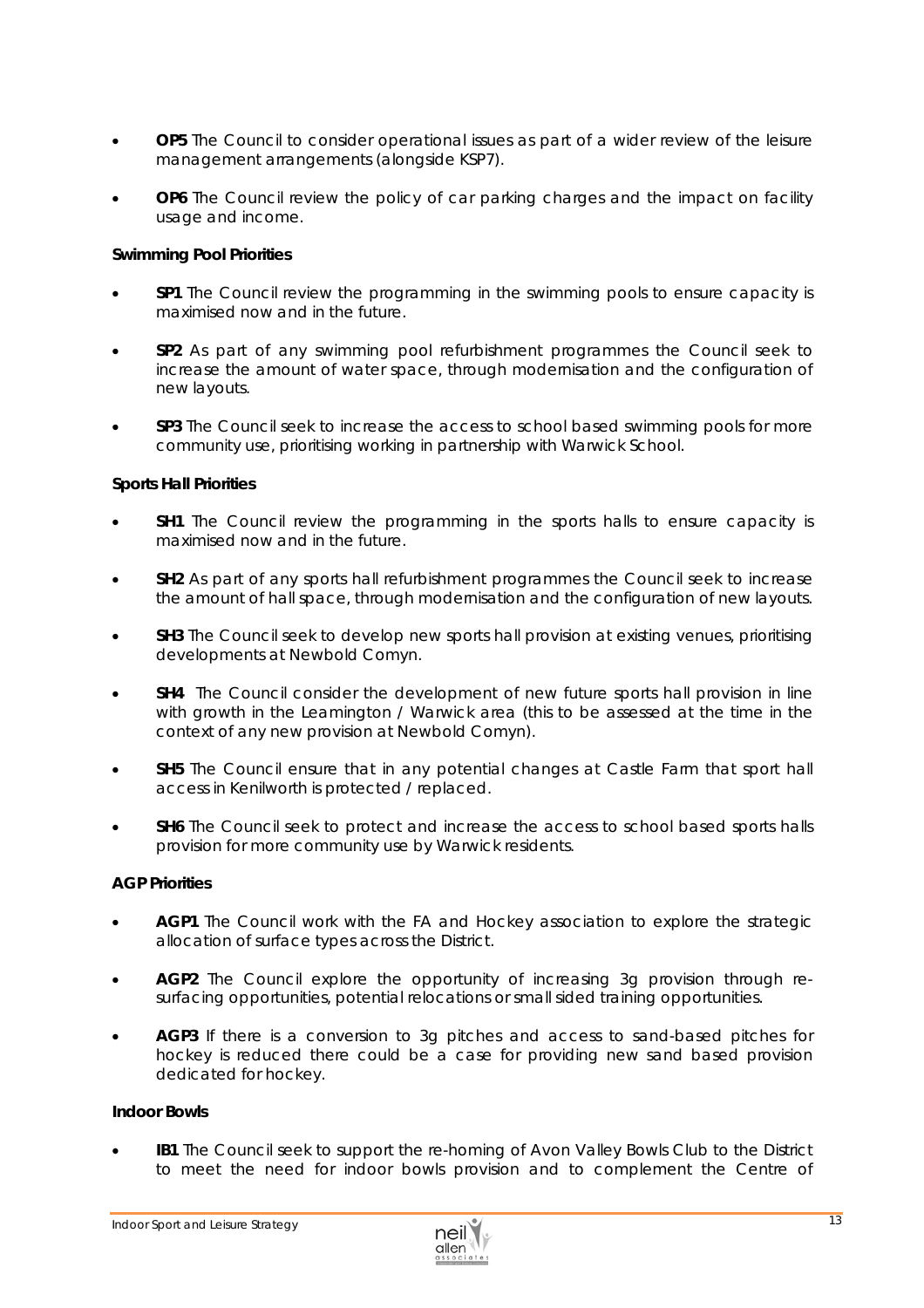Excellence developing for lawn bowls in Warwick. Detailed discussions to be held with the Club, NGB and Sport England to develop the project.

## *Health and Fitness Priorities*

- **HF1** The Council develop a clearer approach to marketing and branding of the health and fitness offer.
- **HF2** The Council seek to increase the size and quality of the health and fitness offer at its sites, in line with the needs and evidence as part of any redevelopment or refurbishment proposals.
- **HF3** Priorities for development include extension of Newbold Comyn, new provision at Abbey Fields and refurbishment and extension at St Nicks. Decisions to be taken on developments based on an individual business cases.

#### **Implementation**

The capital funding picture for municipal leisure facilities is in a state of flux. Local authority finances are stretched and previous major national funding programmes such as Building Schools for the Future (BSF) and Regional Development Agency pots are no longer available. However, whilst major national strategic pots of money may no longer be in place there are still significant opportunities. Individual school capital grants have replaced BSF and Sport England now has more clearly defined capital available through its *Places to Play* Legacy funding programmes.

Using assets innovatively will be a key feature of the next few years. Working in partnership on a multi-agency approach will be important. The government is also seeking to ease planning red tape and encourage local communities to realise assets to deliver community benefits. This could mean the sale of surplus land and sites for housing and commercial uses, with receipts being released to fund prioritised community assets, which could include sports provision. The new National Planning Policy Framework (NPPF) provides opportunities for investment through the Community Infra-structure Levy (CIL).

Given the potential level of funding required to refurbish or re-develop the leisure facility infra-structure across Warwick it is therefore likely that investment will only be achieved through a combination of opportunities.

The main funding delivery mechanisms for Warwick are likely to be:

- Council funding. Including capital, use of capital receipts from the sale of assets and contributions from the developers through S106 and CIL;
- Capital Grant funding from national agencies such as Sport England and the Football Foundation. National Governing Body (NGB) support could also be available to develop specific specialist facilities e.g. Bowls;
- Capital financing. Funding capital through the forecast operational surplus, potential exists to develop financing packages as part of future procurement process. This is in common use, where operators are asked as part of their consideration, to fund developments of health and fitness suites and small refurbishments of existing leisure centre sites; and
- Prudential Borrowing or 'spend to save'. The local authority may choose to use revenue savings to borrow monies direct for capital development, which is more often than not

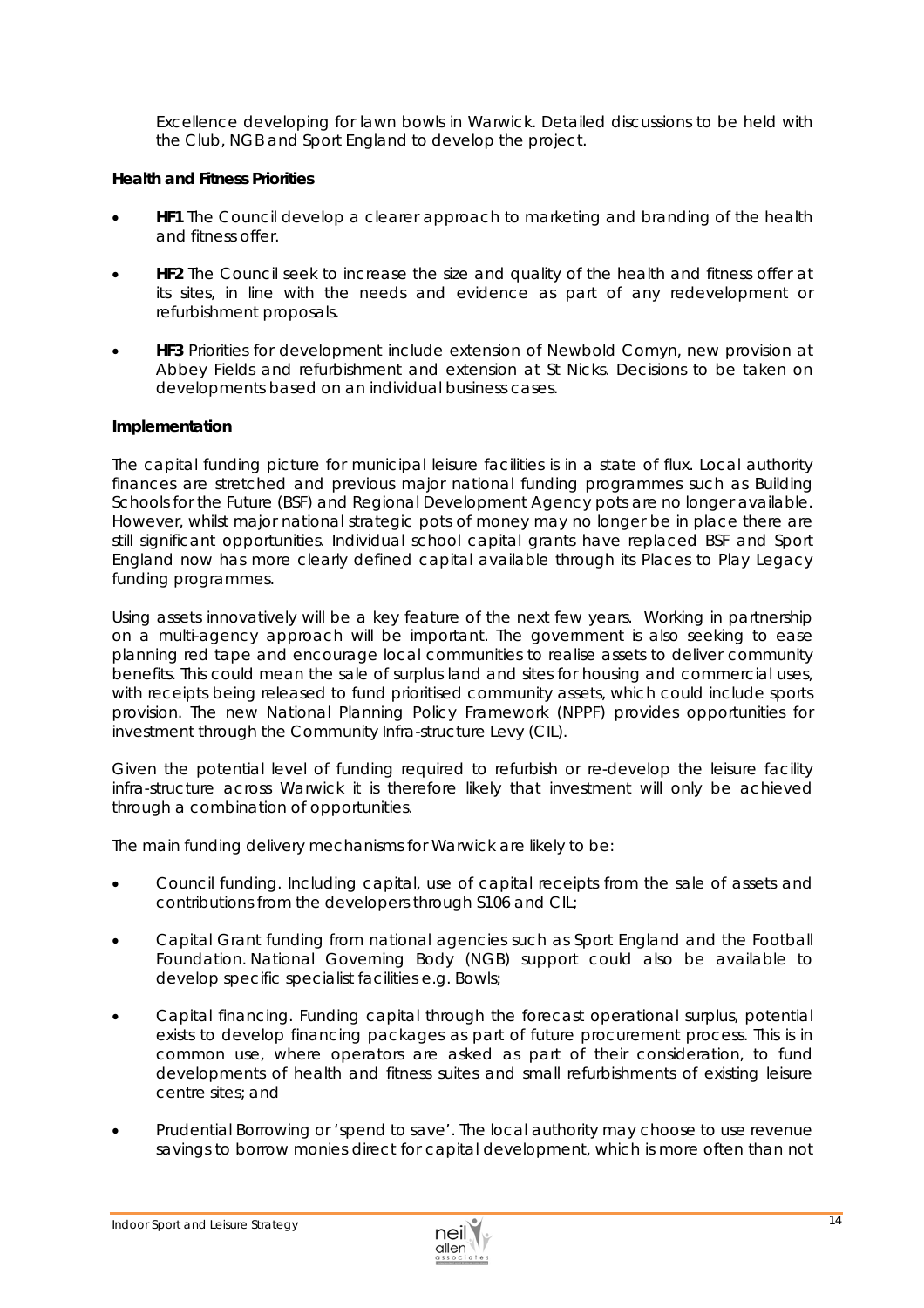cheaper than an operator. £1 million in capital generally equates in broad terms to £70-80,000 / year pay back over 25 years.

The final two options are clearly linked to a fresh management and procurement route being adopted by the Council, which is now in progress through an options appraisal exercise. What is evident is that there are solutions to deliver a long-term investment strategy, if the authority is prepared to work hard and use its assets innovatively.

The new National Planning Policy Framework (NPPF), introduced in March 2012 provides further funding opportunities. The objectives are:

- To make the planning process more accountable/led by local organisations in determining what is needed and best for local areas.
- To streamline and simplify planning policies and the planning process. There were over 40 free standing National Planning Policy documents, these are now all condensed into one National Planning Policy Planning Framework.
- PPG 17 was the planning policy framework for sport, open space and recreation and was 14 pages long. PPG 17 is now absorbed into the NPPF and it has just 3 specific paragraphs on the same subject matter as PPG 17.

As part of the NPPF local authorities still however have to prepare and maintain a development plan for their area, but this is now re-named as a Local Plan not a Core Strategy. Local neighbourhoods e.g. a Parish Council can decide and apply to develop their own Neighbourhood Plan based on what the local neighbourhood considers to be best for their area. The neighbourhood plan still however has to relate to the wider local authority local plan, but there is perhaps more flexibility and decision making on who decides what is best for a local area. Warwick are well in train with this work.

What is critical is that all plans have to develop a *needs and evidence base* to substantiate their policies and proposals. Based on this need and evidence, Developers have to pay for necessary 'add-ons' to their main development, e.g. streets and road lighting needed as part of new housing developments.

Previously the main source of finance was via Section 106 Agreements which are negotiated separately for each planning consent.

In 2010 Government introduced the Community Infrastructure Levy (CIL) which is an optional new levy that local authorities in England and Wales can choose to charge on new developments in their area. CIL money can be used to pay for infrastructure needs which arise from new development. CIL differs from Section 106 Agreements because CIL is authority wide, is paid by all new development over 100sq.m (subject to some exemptions) and is a levy with a set rate charged per square metre. This rate is determined locally taking viability considerations into account, and is subject to independent examination. This can be a flat rate or variable for different types or locations of development and are determined taking into account evidence on economic viability. Infrastructure evidence is a key part of the process as CIL cannot be levied unless a clear funding gap can be demonstrated between available funding sources and the costs of the infrastructure needing to be provided.

Local authorities choosing to implement CIL have been encouraged to have their CIL in place by April 2014 (although Government is consulting on extending this to April 2015) as after this date the scale and role of S106 agreements will be reduced, meaning no piece of infrastructure can be funded by more than five pooled S106 contributions. The only way to ensure that developments continue to contribute strategic infrastructure in the future will be

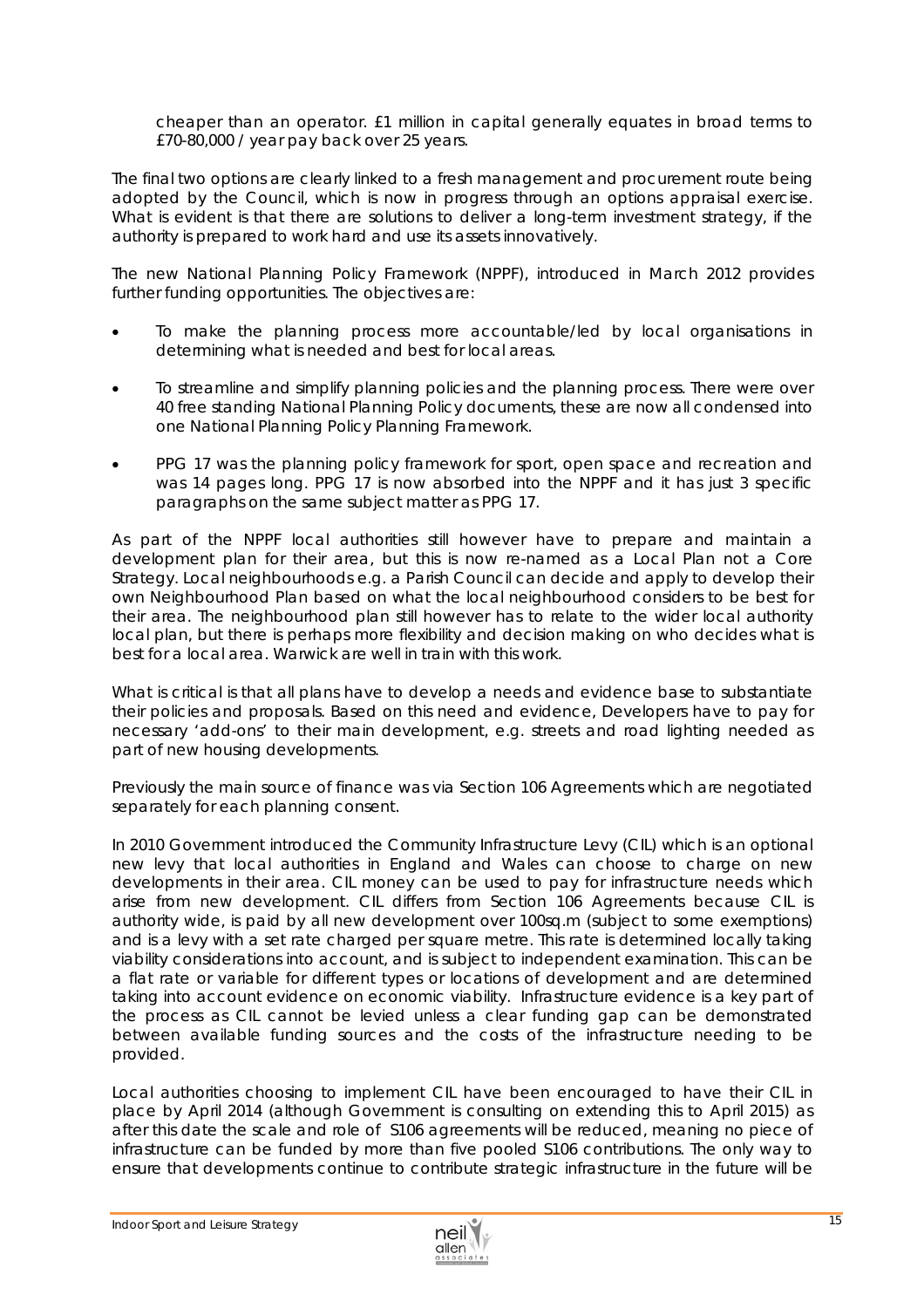through CIL, with infrastructure priorities being detailed via a 'Regulation 123' List which indicates the priorities for CIL funding.

As set out, key to securing and administering funding through CIL will be the development of a robust needs and evidence base in terms of providing further detail and options for delivery. CIL will be a limited resource, and there will be many calls upon this resource to deliver a wide range of infrastructure needs. It is therefore important that clear information is available to enable decision-makers to make informed choices when allocating these resources at the local level, using resources as efficiently and as effectively as possible when addressing local infrastructure needs arising from development. This needs and evidence work and subsequent strategy provides the Council with this evidence base and stand it in good stead to maximise the contribution of future CIL funding to the delivery of leisure infrastructure.

Set out below are recommended planning policies to deliver investment through the CIL process, with likely contributions for the proposed housing growth across Warwick.

## *Planning Policy*

The National Planning Policy Framework (NPPF) clearly establishes the requirement that local plans ensure that there is proper provision of community and cultural facilities to meet local needs.

Warwick District Council is preparing a new local plan. Following its preferred options in 2012, it is at the stage of having a revised development strategy which it has subsequently undertaken public consultation on. The Council is now considering these responses and will prepare a report of public consultation along with further evidence it is gathering relating to sub regional housing provision amongst other matters. Following that the Council will prepare a submission draft of the Local Plan, with publication estimated to be early 2014.

## *National Planning Policy Framework*

The National Planning Policy Framework sets out in paragraphs 73 and 74 its expectations for the development of local planning policy for sport and physical activity/recreation, which require there to be a sound (i.e. up-to-date and verifiable) evidence base underpinning policy and its application.

Paragraphs 73 and 74 are set out in full so that the key content can be identified in the development of local plan policy for WDC.

Paragraph 73 - access to high quality open spaces and opportunities for sport and recreation can make an important contribution to the health and well-being of communities. Planning policies should be based on robust and up-to-date assessments of the needs for open space, sports and recreation facilities and opportunities for new provision. The assessments should identify specific needs and quantitative or qualitative deficits or surpluses of open space, sports and recreational facilities in the local area. Information gained from the assessments should be used to determine what open space, sports and recreational provision is required.

Paragraph 74 - existing open space, sports and recreational buildings and land, including playing fields, should not be built on unless:

- An assessment has been undertaken which has clearly shown the open space, buildings or land to be surplus to requirements; or
- The loss resulting from the proposed development would be replaced by equivalent or better provision in terms of quantity and quality in a suitable location; or

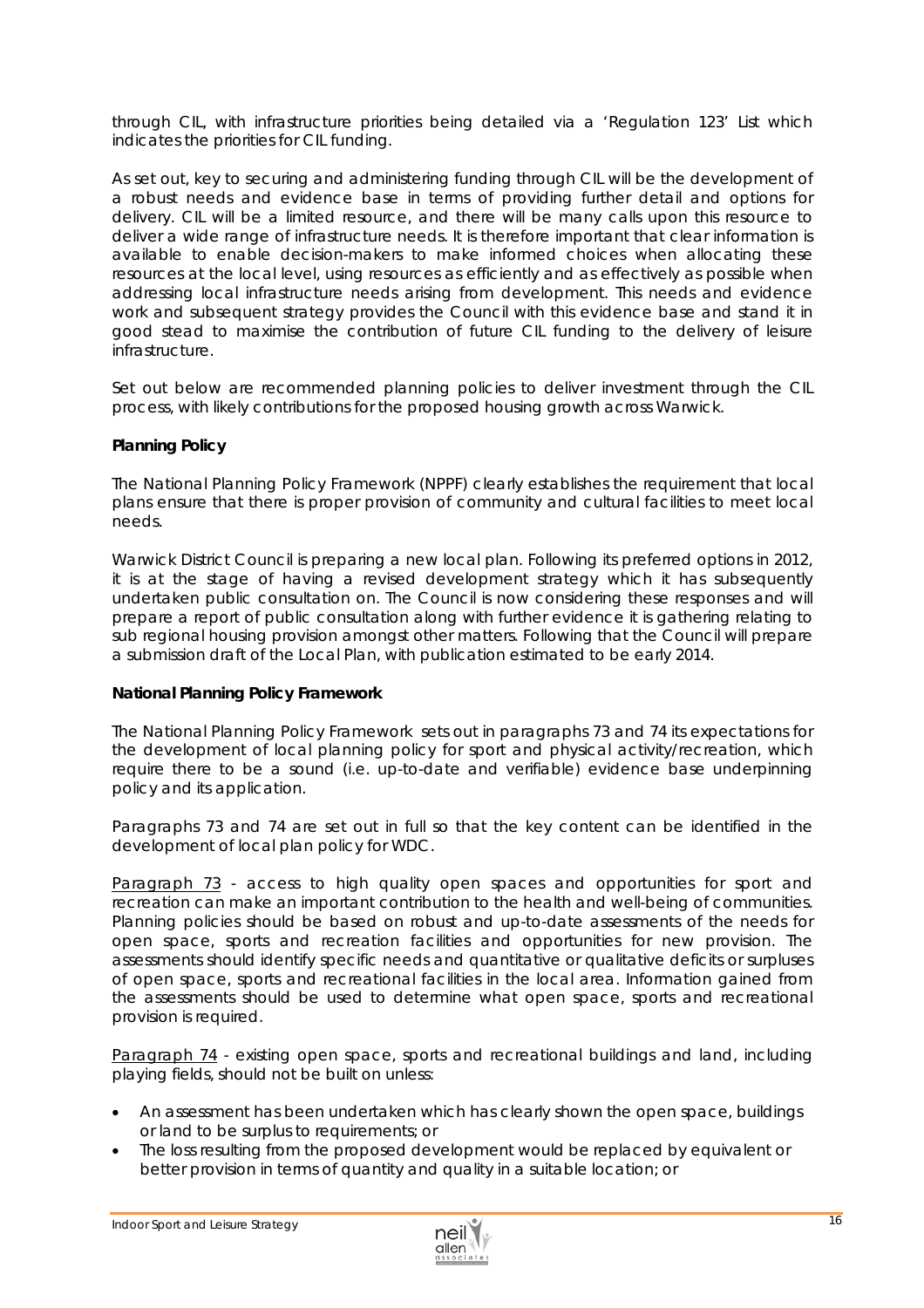The development is for alternative sports and recreational provision, the needs for which clearly outweigh the loss.

Policy should deal with sports facilities, through a general policy covering provision (such as through new development) but also more specific policies covering protection and the exceptions tests cited in para 73. Here, the NPPF requires planning policy to be based on the establishment of an up to date needs assessment of provision now and in the future, with identified specific quantitative and qualitative deficits of surpluses, and by different types of provision.

There is also a need to set out explicitly that existing facilities should not be built on unless it meets one of the three tests identified in paragraph 74: In all cases, a sound understanding of supply and demand needs to underpin policy.

WDC has compiled its indoor and built provision indoor sports facilities supply and demand (and accessibility) evidence base for sports halls and swimming pools for 2012 and forward projected up to 2022. It is now about considering the application of this evidence base to identify any new/changed local planning polices which the evidence base has pointed towards, and which comply with paragraphs 73 and 74 of the NPPF.

So taking each of the three bullet points in paragraph 74 and considering how the findings in the evidence base apply to local planning policy in Warwick.

## *NPPF Point 1 - an assessment has been undertaken which has clearly shown the open space, buildings or land to be surplus to requirements*

The emphasis here is on quantitative assessments – has the local assessment of need identified if there are surpluses now or in the future? If so then develop planning policies for disposal.

The Warwick evidence base has not identified there is a surplus of swimming pools, sports halls or health and fitness facilities. It has identified that provision of artificial grass pitches does meet the current demand within Warwick. However much of the supply is state and independent school based and should access to this supply reduce then the healthy supply provision would reduce leading to a possible deficit to met demand.

As there are no surpluses then developing planning polices to deal with this situation is not required. However whilst the evidence base has not identified a surplus of supply as a safeguard, should there be a proposal to redevelop one of the existing sites then there does need to be a planning policy to protect the overall supply/capacity for swimming pools, sports halls and artificial grass pitches.

## *Suggested planning policy for NPPF point 1*

A possible planning policy could be:

*"The loss of existing swimming pools, sports halls and artificial grass pitches will be resisted because the local assessment of need has demonstrated there is an existing and continuing future need for these sports and recreational facility type at these locations and which best serve the residents of Warwick District".* 

The Council may wish to underpin any such policy with reference to wider corporate policy on these facility types meet the needs of residents in creating a healthy and active lifestyle. Furthermore, that the evidence base profile of sports and physical activity participation has shown swimming pools to be the facility type which has the widest appeal to the widest age range of people doing active recreation or using swimming for sports development.

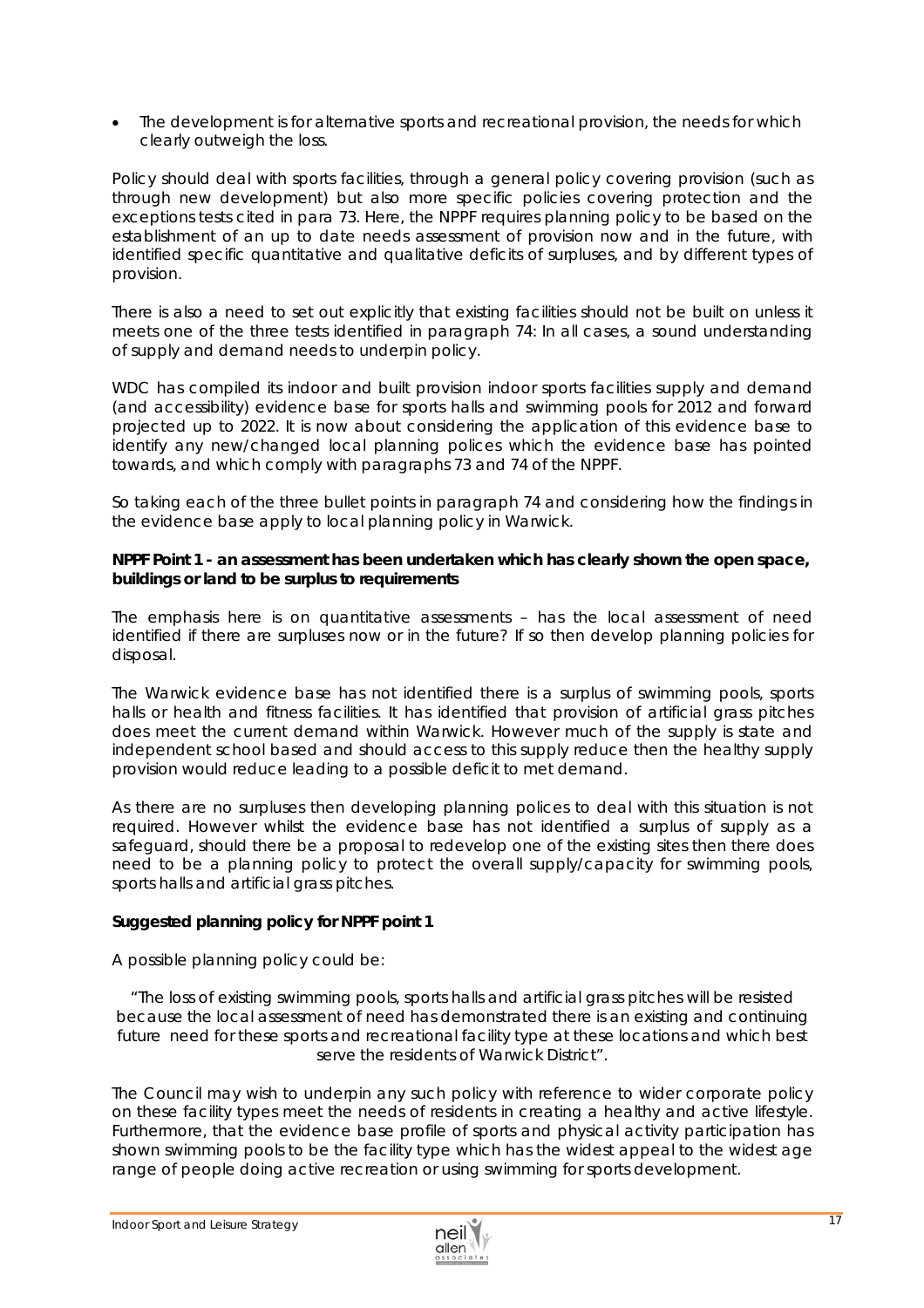## *NPPF Point 2 - loss resulting from the proposed development would be replaced by equivalent or better provision in terms of quantity and quality in a suitable location;*

This second point in the NPPF point is about developing planning policy which applies the evidence base in terms of policy relating to quantity, quality and access.

Dealing with swimming pools first and sports halls second and each of the 3 categories in turn. Warwick's evidence base has identified that the quantitative assessment for pools is projecting by 2022 total supply still exceeds total demand for swimming but this has decreased to 49 sq metres of water and in 2012 it was 174 sq metres of water. So, in effect, supply and demand are projected to be almost in balance in 2022.

The quantity issue is that the pools are projected to be full to their working capacity by 2022 and some more headroom is required to create some spare capacity.

In terms of access the evidence base has identified that the number, location and scale of swimming pools means there are the right number of pools at the right locations and at the right scale to ensure excellent accessibility to pools by residents based on the dominant travel modes of car and walking. In short re -provision of pools at different locations is very unlikely to improve accessibility for residents.

Taking quantity and access together and the evidence base findings which underpin the proposed planning policy the key findings are:

 In **quantity** terms the used capacity of the Warwick pools is 67% in 2022 based on the population growth, this increase from 62%, in 2012. So in 2022 the used capacity of swimming pools is very close to the Sport England pools full comfort level of 70% of capacity used. Only leaving some 3% of spare capacity before the *pools full* comfort level is reached.

So in **quantity terms the planning policy issues** that arises are (1) how to meet this small gap between supply and demand and (2) more importantly create some more headroom of increasing pool capacity to provide a greater unused capacity margin.

In **accessibility terms** the key findings are:

 Warwick pool locations, their catchment areas and the pools outside Warwick whose catchment areas extend into Warwick means all Warwick residents have access to between at least 10 – 20 swimming pools based on the 20 minute drive time catchment area of swimming pools. The estimate is that 80% of all visits to pools are by car – it is the dominant travel mode.

So in planning policy terms the location of pools, their accessibility and travel by car to reach them is not an issue that needs addressing. The pools are in the right locations to meet the demand based on the dominate car travel mode now and up to 2022.

When looking at access to pools by walking, there is 60% of the Warwick population which lives outside the walk to catchment area of any pool. Some 13% of all visits to pools are on foot and the unmet demand which is created by this walking inaccessibility is around 70 sq metres of water.

In planning policy terms it is never possible to get everyone inside the walking catchment of a pool and the policy consideration is how to increase access to existing pools for some 60% of the Warwick population outside catchment? This population is dispersed and access to

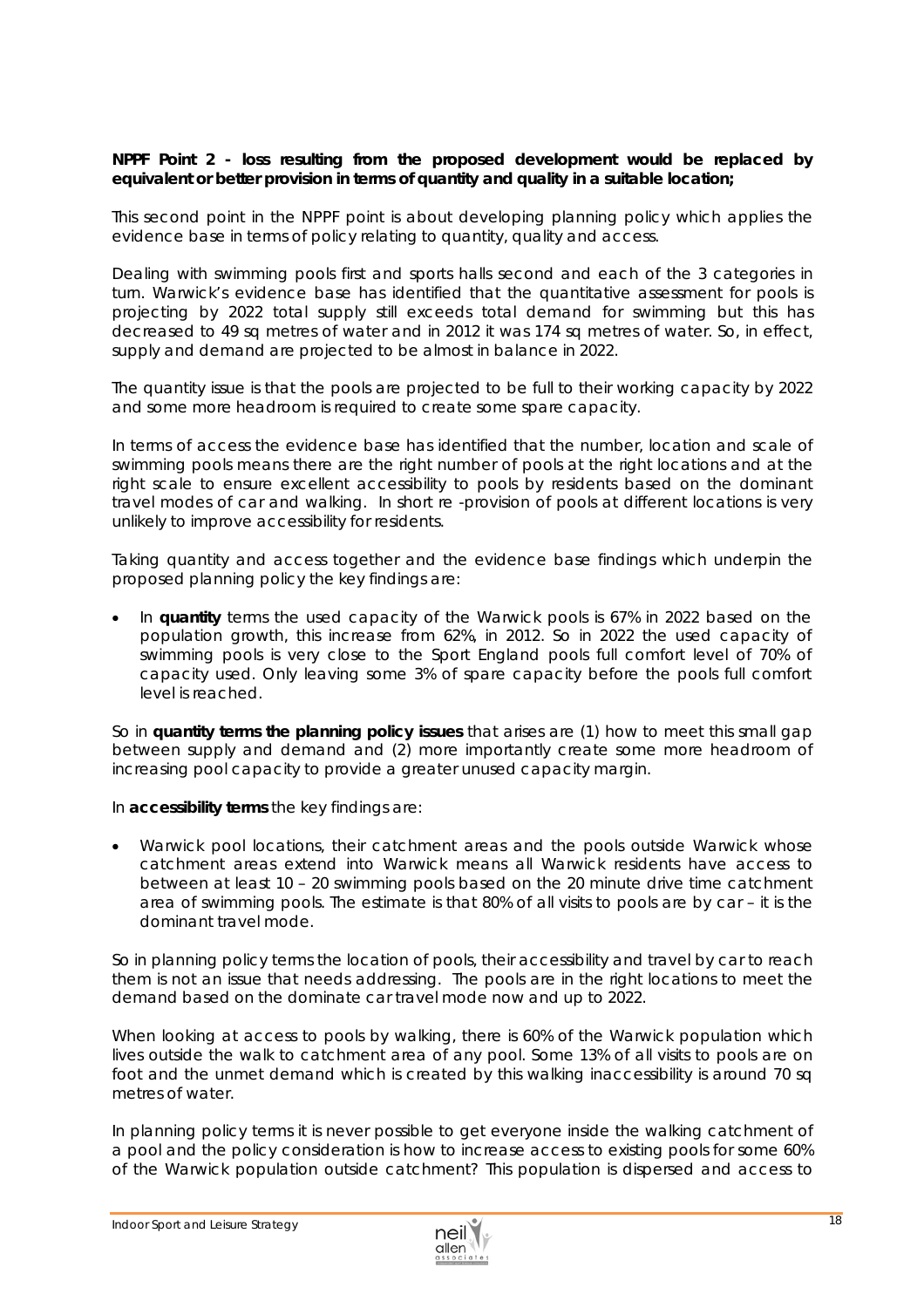pools by walking is not an issue in the Warwick, Leamington Spa and Kenilworth areas. The resolution for the other areas of the District is to try and increase access by management intervention not by provision of new/more water space.

So overall for planning policy in terms of quantity and accessibility terms the number of pools, their locations and accessibility to them by the dominant travel mode of car is about right now and up to 2022.

The issue is one of quantity linked to capacity – there needs to be more capacity at the existing pools to reduce used capacity, based on population growth and create some headroom.

For all these reasons the overall Warwick strategy is proposing refurbishment of the existing pools at the existing locations both for planning reasons, facility provision and management and financial cost.

Turning to quality there are however issues around the quantity of swimming pools and the evidence base assessment has highlighted this as the biggest issue. In short improving the quality of the existing swimming pools at the existing locations is the preferred direction of the Warwick strategy. This is reflected in the planning policy suggestions.

Key findings for the evidence base in terms of quality are:

- In 2012 there are 7 swimming pool sites across Warwick, of which 4 are public pool provision (local authority or education) and 3 are commercial pools.
- Three of the public pools were built in the 1980s and one has been refurbished (Abbey Fields in 2004). All three commercial pools were built after 2000 and none have been refurbished.
- By 2022 the public pools will be between 32 and 39 years old. The commercial pools will be between 14 - 23 years old.
- Overall the pool stock will be very old by 2022. Furthermore the age and condition of the plant will require extensive modernisation and refurbishment (details in the financial analysis). Also the building design, layout, pool hall itself will be of a completely different era to the expectations of customers in the 2020's.

All these evidence base findings will contribute to a lowering of the condition of the building and attractiveness to users at a time when demand for swimming will increase due to population growth. This in turn will further increase the *wear and tear* on the building. Consequently there is a need to modernise, increase the capacity of the swimming pools and improve the changing and circulation areas to improve the quality of the swimming pools, up to 2022 and beyond.

## *Suggested planning policy for swimming pools for NPPF point 2*

Bringing all these Warwick evidence base findings together on quantity, accessibility and quality suggests a planning policy to meet them and which complies with bullet point 2 of NPPF paragraph 74 could be:

*"The Council will seek to retain the existing provision of swimming pools because the local assessment of need has identified there is an overall balance in supply and demand up to 2022 but there is an issue of the pools working at a capacity very close to the Sport England recommended pools capacity limit. The Council will seek to increase the capacity of these pools at these locations because the local assessment of need has shown these locations create the highest accessibility to pools for the Warwick population. Seeking to develop new pools with higher capacity elsewhere will not improve on accessibility for residents. Plus there will be much higher costs of development elsewhere compared with increasing capacity at* 

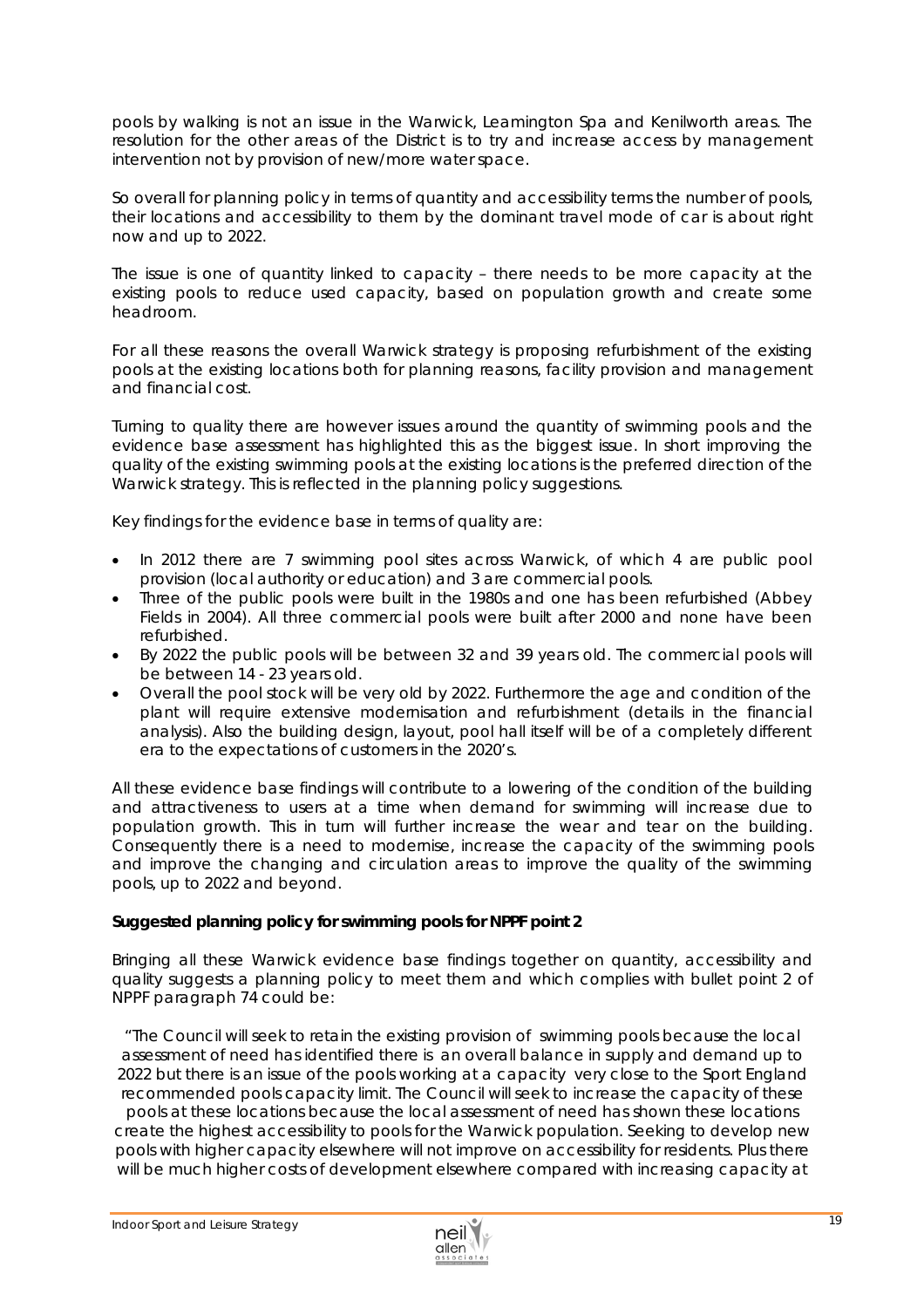#### *the existing swimming pool location. The Council will seek contributions towards the development of specific projects to develop and upgrade its existing pools stock as they are progressed".*

## *Sports halls*

In terms of sports halls it is following and applying the evidence findings the same as for swimming pools to develop planning policies.

The key findings from the sports hall evidence base on quantity and accessibility are:

- In **quantity** terms there are in 2012 some 39 badminton courts available in the total sports hall supply for public use and there is a demand for 41 badminton courts, so a deficit of 2 badminton courts. By 2022 based on the projected population growth there is a deficit of 5 badminton courts in total.
- In terms of **accessibility** to sports halls by car it is very good, and some 80% of all visits to sports halls are made by car. Based on where people live and the catchment area of the sports halls, Warwick residents can access between 10 – 20 sports halls (and up to 40 sports halls for residents in the northern half of the authority, accessing sports halls located in Coventry).
- The majority of the unmet demand/deficit for 5 badminton courts by 2022 is due to location of sports halls and the catchment area not extending to include people who choose to walk to sports halls. This represents 4 of the total 5 badminton courts total unmet demand in 2022. Some 13% of all visits to sports halls are by walking. In planning policy terms it is difficult to provide more sports halls to provide for greater walking accessibility to sports halls – there will always be some people who live outside the walking catchment area of a sports hall.
- Meeting this deficit of 4 out of the 5 badminton courts could be by increasing access to existing sports halls on school sites because the school's programming and type of use is not co-ordinated across all the schools. Plus there are community use agreements in place at some schools but others are making an independent club and public access sports offer. It could be that across ALL schools there is competition and provision for the same type of user, club block bookings.
- In terms of the sports hall capacity used the evidence base has identified by 2022 this will be 78% of total capacity and in 2012 it was estimated to be 71%. So based on the population growth an increase of 7% in sports hall capacity used. This is now very close to the Sport England recommendation of sports hall being full when they reach 80% of the capacity and so by 2022 there is only 2% of spare sports hall capacity. At this level of use the customer experience is not good and there is increased wear and tear on all areas, plus pressure on programming to accommodate more use/different activities in the same space. Also the sports halls will be 10 years older by 2022.

In terms of quality the key findings for the evidence base are:

- Of the 11 sports hall sites 3 were built in the 1970's and one has been refurbished. (Sydenham Sports centre in 2004). Two were built in the 1980's and neither has been refurbished. Two were but in the 1990's and 1 has been refurbished (Castle Farm Recreation Centre in 2005). Four were built post 2000 and none have been refurbished.
- All 11 sport halls sites are in either public ownership or owned by independent schools.
- By 2022 the age range of the sports halls will be between 13 and 39 years old, with the majority over 20 years old and as at 2012, only 2 being refurbished. Older sports halls lack the modern features of sports halls, for example none of the Warwick public sports halls have a sprung timber floor which is the basic requirement of a sports hall now. Also they lack purpose built and dedicated dance studios and studios for pilates and yoga – again an expectation of customers in modern sports halls. All these features or lack of them detract from the quality of the sports hall buildings and customer experience

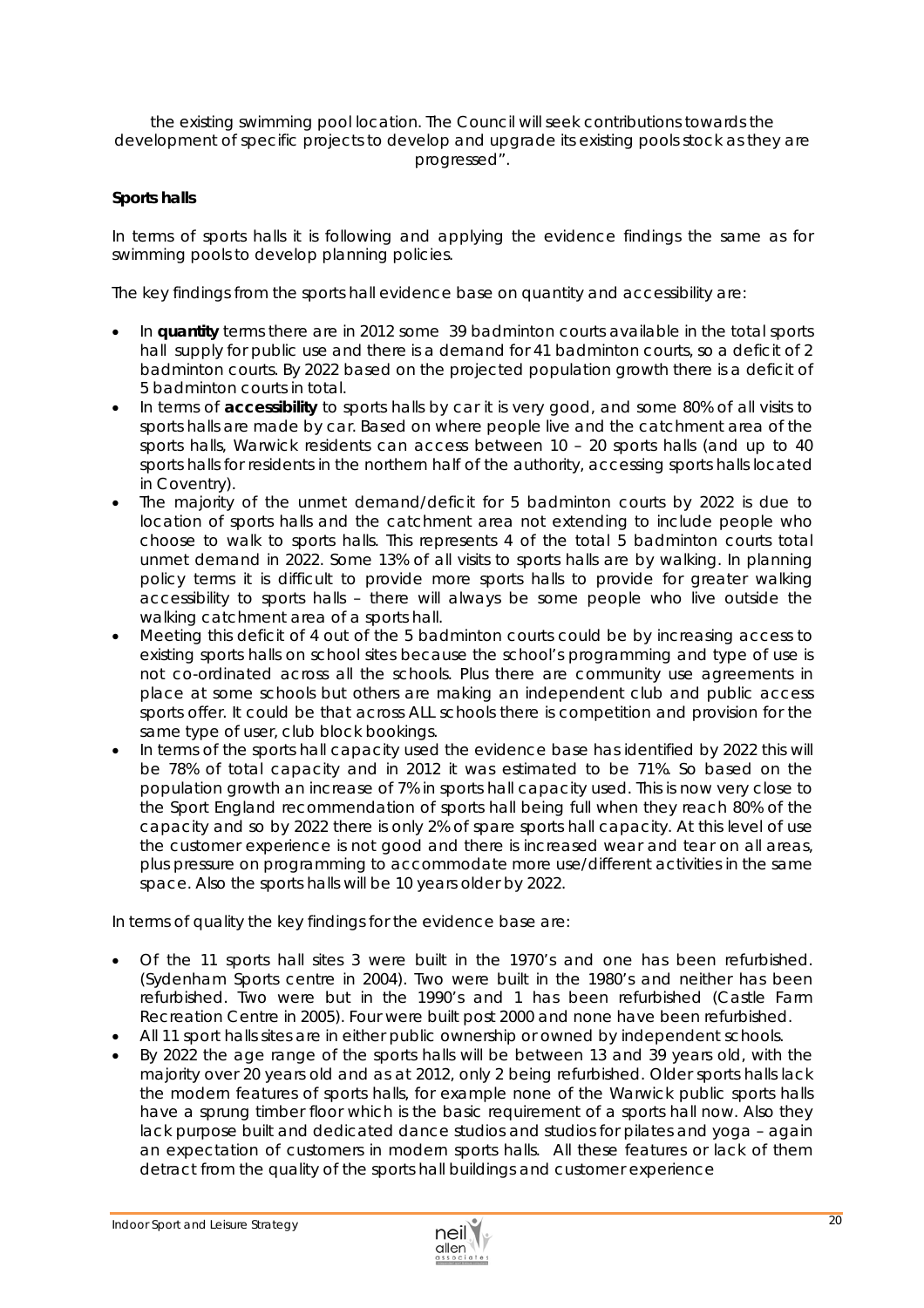So looking at all these findings on quantity, accessibility and quality together, the overall Strategy is identifying that the existing number, location and access to sports halls is right to meet demand up to 2022.

Re-provision at new locations will not increase accessibility and it will still leave unmet demand/deficit of badminton courts due to it being located outside the walking catchment of a sports hall unchanged. Plus there is the cost of new development and finding sites.

The overall Strategy has also set out that a strategic review of access to sports halls on school sites for community use could create some more headroom by increasing supply. This could, in turn, reduce used capacity of sports halls to around 70% from the projected usage level of 78% by 2022, which it will be if there is no action to increase access to school sports halls for community use.

## *Suggested planning policy for sports halls for NPPF point 2*

Bringing all these Warwick evidence base findings together suggests a planning policy which complies with bullet point 2 of paragraph 74 could be similar to the rationale for the swimming pools policy.

*"The Council will seek to retain the existing provision of sports halls because the local assessment of need has identified there is an overall balance in supply and demand up to 2022 but here is an issue of the sports halls capacity which is being used is very close to the Sport England recommended pools capacity limit.* 

*The Council will seek to increase the capacity of existing sports halls by reviewing the access and use of school based sports halls for community use This with the objective of increasing*  sports hall capacity by more effective coordinated programming and management of *community use across several school sports hall sites. The local assessment of need has shown the existing locations of sports halls create the highest accessibility for the Warwick population. Seeking to develop new sports halls pools with higher capacity elsewhere will not improve on accessibility for residents. Plus there will be much higher costs of development elsewhere compared with increasing capacity at the existing sports hall locations. The Council will seek contributions towards the development of specific projects as they are progressed".* 

## *NPPF Point 3 - the development is for alternative sports and recreational provision, the needs for which clearly outweigh the loss*

Here the focus is on planning policy dealing with alternative types of provision reflecting a greater need for a new type of provision compared with what exists already.So planning policy needs to consider the application of the needs assessment based not just on the quantity, quality and access to a type of provision but also the demand assessment identifying if there is a greater need for an alternative type of provision at the location of an existing type of facility.

The Warwick sporting profile of participation has identified that the main sports facility types that residents use most use are swimming pools and sports halls. These do cater for the vast majority of indoor sports participation especially swimming pools because they have appeal and participation across most of the market segments in Warwick and for both genders. For sports halls it is less about the sports hall and more about use for dance, fitness and exercise (in addition to purpose built gyms).

In identifying if there are alternatives to this main provision of swimming pools and sports halls, it is about applying the evidence base on participation, what people do and trends, with more broader based consultations on demand for different types of provision. Do these

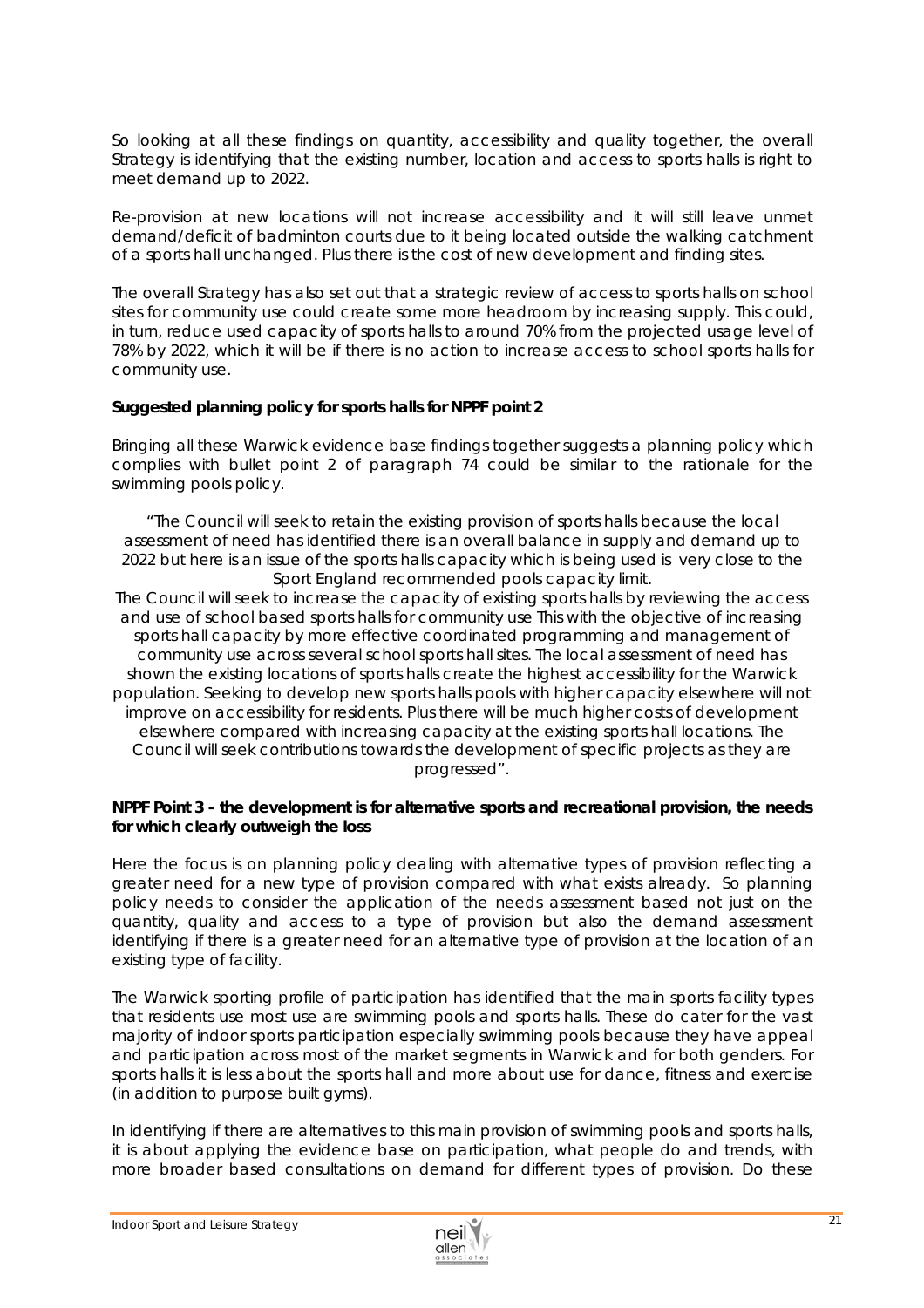outweigh what we already have so as to outweigh the loss of these facility types? It is about applying the evidence base, consultations and also a judgment call.

In making this assessment in relation to actual development proposals in the future it is suggested Warwick then re-applies the same sources of evidence gathering as applied in the Strategy to make the alternative assessment.

The process of doing this would be a supply assessment for the new facility type to identify what already exists and where there are gaps in a particular type of provision. The demand assessment will identify the sporting population profile of the local authority area, based on the Sport England Active People and market segmentation data. This will have set out how many participants there are for particular sports, which sports they most play and how many live in each of the middle output areas of the authority. Together these form a quantitative and accessibility sporting profile assessment. Consultations will identify the barriers and need for further facilities and the quality of existing buildings to provide the quality assessment.

#### *Suggested planning policy for sports halls for NPPF point 3*

Based on this approach and assessment a planning policy to consider alternative provision could be:

*"Development of alternative sorts provision will be considered where there is an overall net benefit to sport and recreation. This will be based on where the assessment of need has identified there is a greater need for the alternative provision because of a quantified shortfall of this type of provision and/or there is an identified demand for this type of provision based on the sporting profile of the population.* 

*The alternative provision should outweigh the loss of the existing provision so that there is this net benefit to sport and recreation.* 

#### *Further application of the evidence base in development planning*

The suggested approach to developing local planning policy is based on applying the Warwick evidence base compiled to meet the requirements of the NPPF, paragraphs 73 and 74. Whilst also using the evidence base findings to overhaul and replace existing Local Plan saved subject policies.

The evidence base findings on quantity, accessibility and quality (and especially the mapped spatial outputs) in the Warwick Strategy can then be applied in more detailed assessments in the Warwick and Leamington Town Centre Area Action Plans and in relation to site specific allocations and developments.

Based on the *needs and evidence* and planning policies set out Warwick should also be able to seek financial contributions through the CIL process for the refurbishment and redevelopment projects identified in the strategy.

The table below sets out the community infrastructure levy tests and how they apply to Warwick.

| <b>CIL Test</b>                            | <b>Comments</b>                                                                                                                         |  |  |
|--------------------------------------------|-----------------------------------------------------------------------------------------------------------------------------------------|--|--|
|                                            | The FPM findings for pools and halls<br>support a refurbishment strategy and the<br>need to invest in the existing infra-<br>structure. |  |  |
| The new provision is necessary to make the |                                                                                                                                         |  |  |
| development acceptable in planning terms   | The needs and evidence clearly sets out                                                                                                 |  |  |

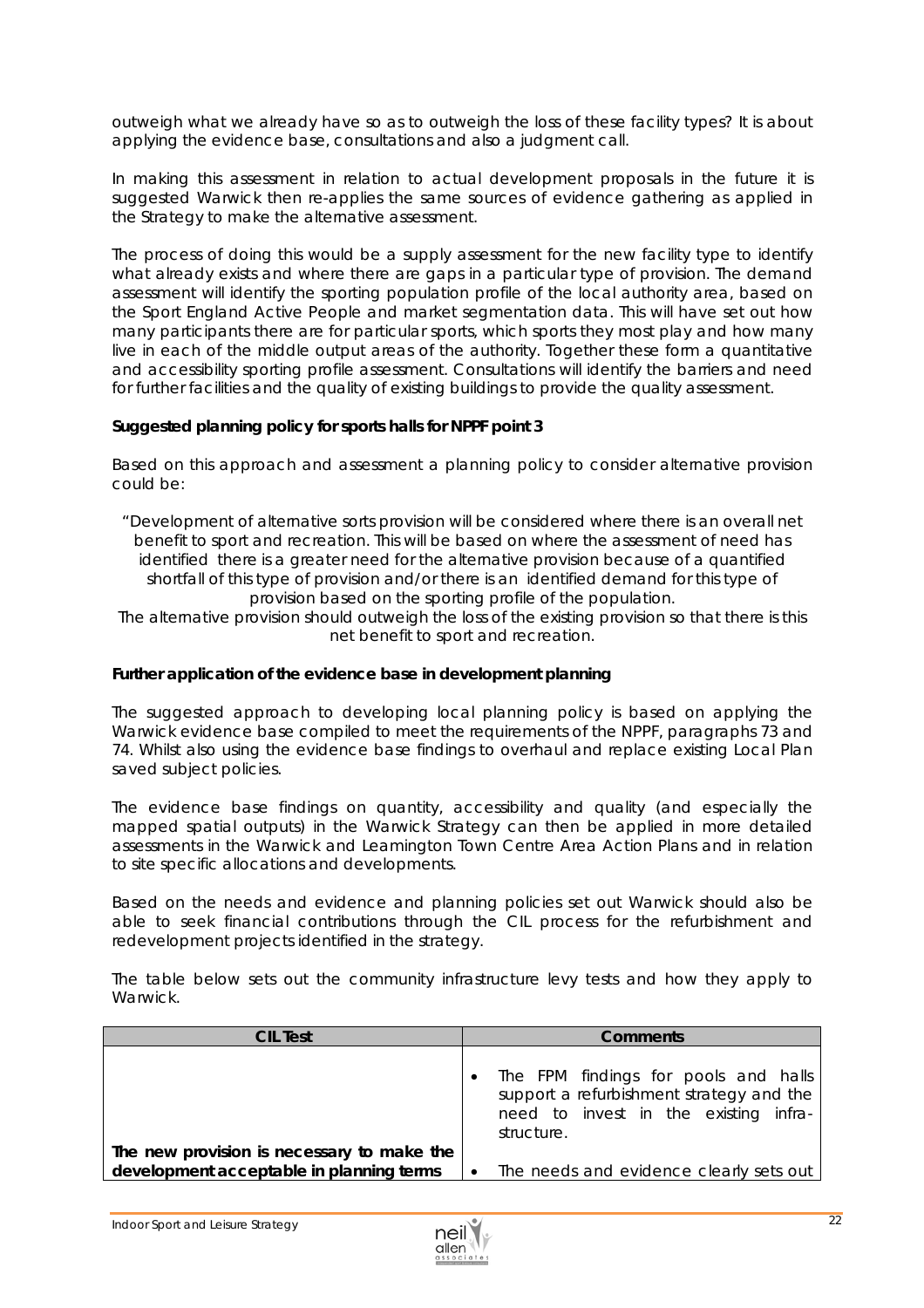| <b>CIL Test</b>                                                                            | <b>Comments</b>                                                                                                                                                                                                                                                                                                             |  |  |
|--------------------------------------------------------------------------------------------|-----------------------------------------------------------------------------------------------------------------------------------------------------------------------------------------------------------------------------------------------------------------------------------------------------------------------------|--|--|
|                                                                                            | that the future facility infra-structure will<br>come under increasing pressure and will<br>struggle to cope with the impact of<br>population growth<br>Investment will be required to increase<br>$\bullet$<br>the capacity and quality of the existing<br>facility infra-structure to cope with the<br>demands of growth  |  |  |
| The new provision is directly related to the<br>development                                | Analysis<br>clearly<br>shows<br>how<br>any<br>$\bullet$<br>developments in<br>either<br>Warwick<br><b>or</b><br>Leamington Spa will add to the pressures<br>on infra-structure in both towns equally<br>Developments in Kenilworth will<br>put<br>$\bullet$<br>pressure on existing facilities in<br>the<br>Kenilworth area |  |  |
| The new provision is fairly and reasonably<br>related in scale and kind to the development | As pools and halls are already 'nearly full'<br>future capacity of facilities will<br>be<br>impacted by any developments<br><b>of</b><br>whatever scale<br>All scale of developments will increase<br>٠<br>the impact on the capacity and quality<br>of provision                                                           |  |  |

Contributions, which would be appropriate to the current planned (major) developments across the Warwick are set out in the table below. The contributions have been calculated using the Sport England Sports Facility Calculator (SFC). The SFC has been created to help local planning authorities quantify how much additional demand for key community sports facilities would be generated by increased population growth. The SFC does not however take account of supply and in this context the FPM analysis provides a more robust picture of future needs. More importantly the SFC also identifies the costs in relation to the development of new facilities, based on Q2 2011 building cost estimates.

The table below summarises the costs arising from growth requirement of key known sites and should provide the basis of discussions with developers in terms of contributions.

| Development                                                                                                                  | <b>Dwellings</b> | Pool     | Hall     |
|------------------------------------------------------------------------------------------------------------------------------|------------------|----------|----------|
| Myton Garden Suburb                                                                                                          | 1250             | £419,033 | £561,732 |
| Warwick Gates Employment Land;<br>Lower Heathcote, South of Gallows<br>Hill/West of Europa Way (Gallagher's<br>applications) | 1310             | £439,146 | £588,695 |
| Grove Farm                                                                                                                   | 575              | £192,755 | £258,397 |
| Woodside Farm                                                                                                                | 280              | £93,863  | £125,828 |

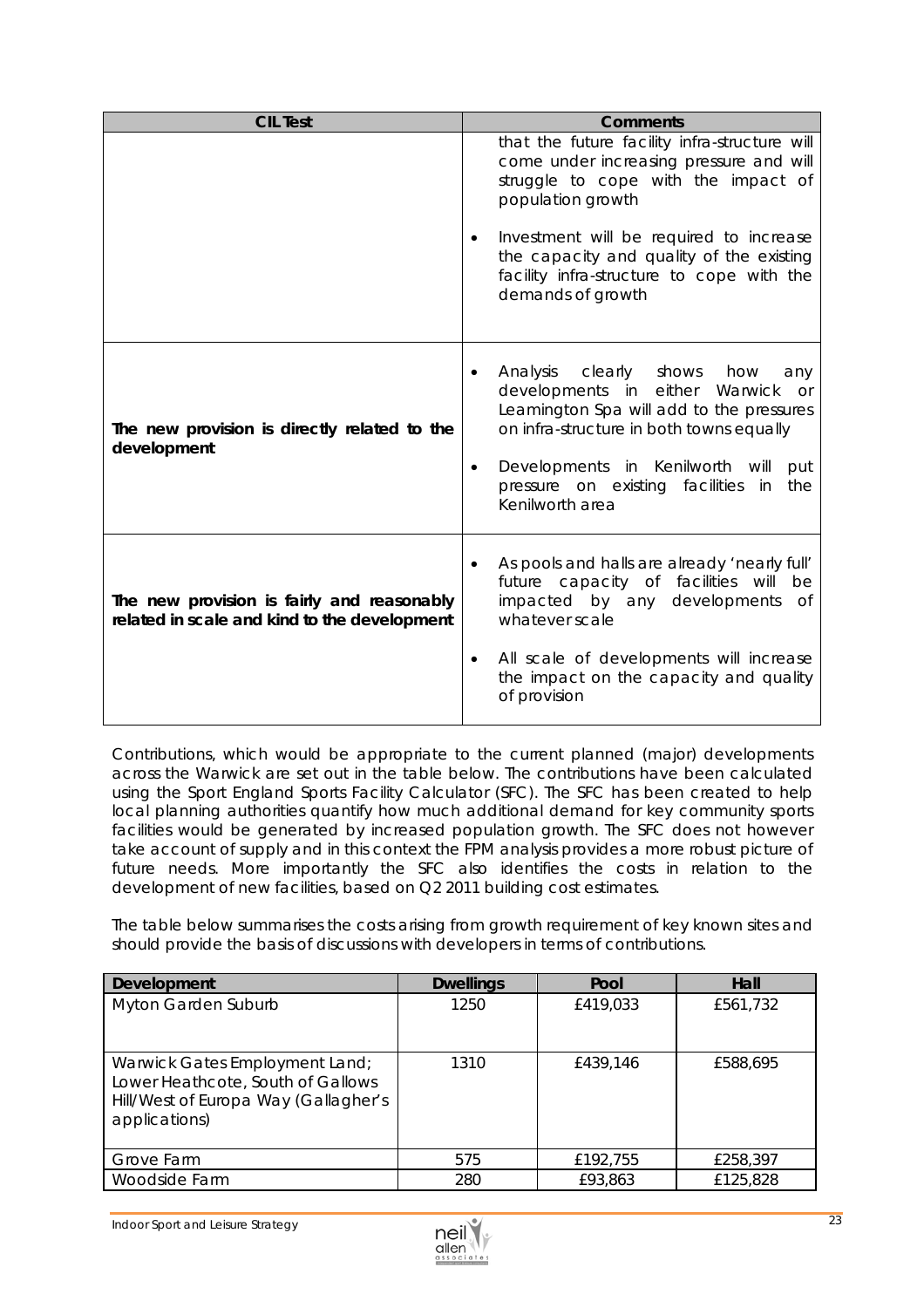| Development                       | <b>Dwellings</b> | Pool       | Hall       |
|-----------------------------------|------------------|------------|------------|
| Whitnash East                     | 500              | £167,613   | £224,693   |
| (South of Sydenham)               |                  |            |            |
| Former Severn Trent sewage works, | 225              | £75,426    | £101,112   |
| Harbury Lane                      |                  |            |            |
| Red House Farm                    | 250              | £83,807    | £112,346   |
| Thickthorn                        | 700              | £234,658   | £314,570   |
| Total                             | 5090*            | £1,706,301 | £2,287,373 |

*\*the total planned housing growth is 12,300 dwellings up to 2029* 

The Council will need to decide how it allocates these to particular priority projects identified in the strategy priorities. As set out in the CIL test developments in Warwick and Leamington Spa can be related to both areas equally.

## *Capital Grant*

In 2010 Sport England launched the £135m Places People Play initiative which was designed to deliver *'an Olympic and Paralympic legacy of increased sports participation by bringing the magic of a home Games into the heart of local communities.'* Whilst the Games is over the funding is still in place. It is being delivered by Sport England in partnership with the British Olympic Association, the British Paralympic Association, with the backing of The London Organising Committee of the Olympic Games and Paralympic Games.

In terms of major capital provision for local authority facilities, the Iconic Facilities programme is perhaps the most relevant, although this has now ceased and it remains to be seen what will take its place. The Iconic Facilities fund was designed to direct capital investment into a small number of strategic facility projects that will significantly contribute to an increase in mass participation in sport across England. Typical awards were between £1-3m and Sport England has suggested a new large scale programme will take its place.

Since the launch of the Places People Play programme Sport England have launched an additional funding strand. Over the next five years from 2012-2017, the *Improvement Fund* will invest £45m of National Lottery funding into medium-sized projects that will improve the quality and experience of sport. This will be distributed via five funding rounds with £3m available this year (2012/2013), £9m in 2013/2014 and £11m per year in 2014/2015, 2015/2016 and 2016/2017. It is part of Sport England's new strategy which is focused on helping more people acquire lifelong sporting habits. The Improvement Fund will award grants worth £150,000 to £500,000 into sustainable projects with a clear local need.

The Improvement Fund bridges the gap between the Iconic Facilities fund which invests in large-scale, multi-sport facilities and the Inspired Fund which supports small-scale community clubs. In its first round Sport England are focusing on projects that will improve:

- Artificial grass pitches (AGPs)
- Swimming pool changing rooms.

Not only are these improvements relatively quick and straightforward to carry out, but Sport England research shows they can also make a big impact on encouraging more people to play and keep playing popular sports such as football and swimming.

The Improvement Fund would appear to present significant funding opportunities for Warwick and the potential upgrade and refurbishment opportunities identified as part of this strategy process. With the clear needs and evidence base in place there would appear to be significant potential to bid and secure funding through this source.

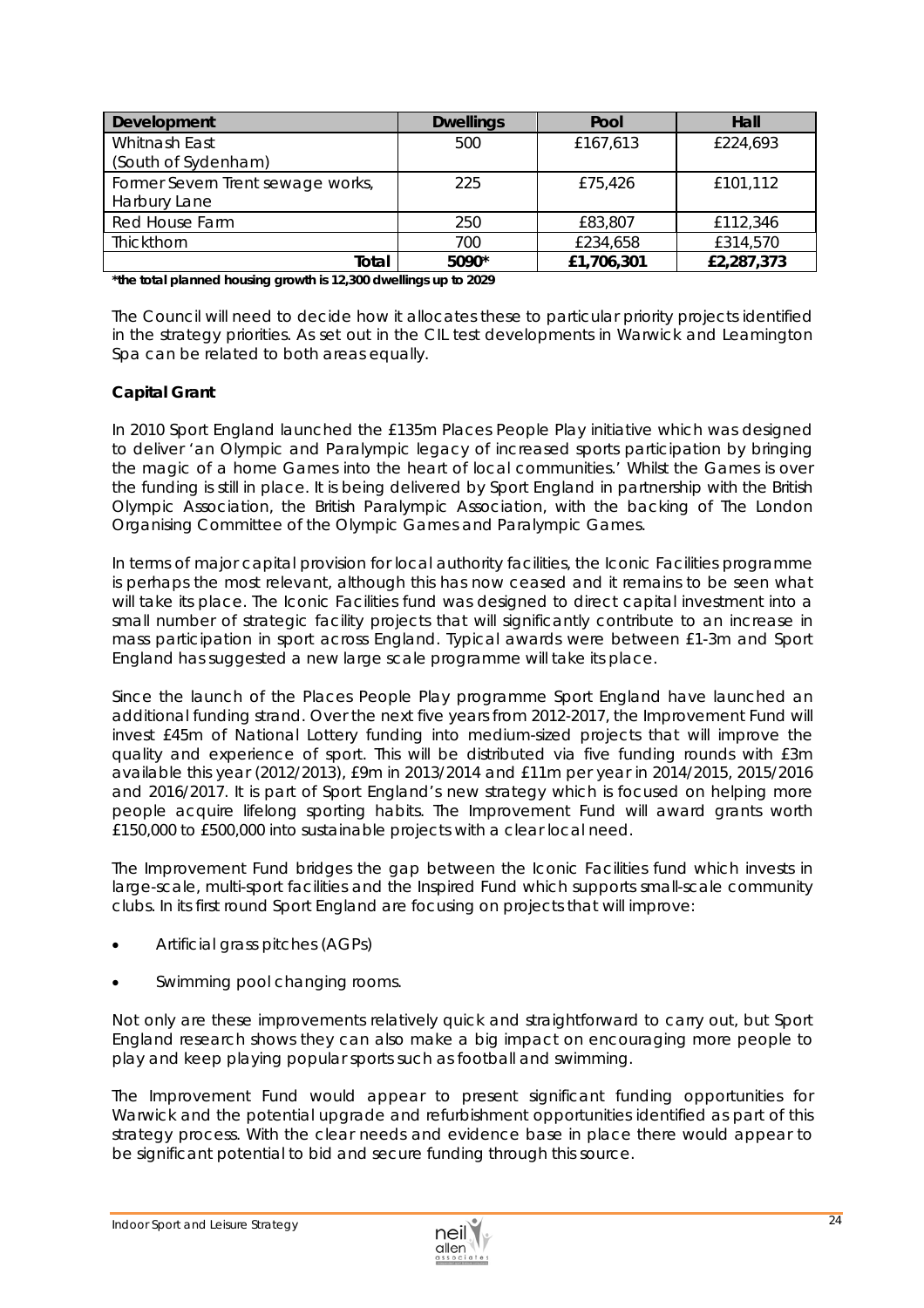Sport England also funds national governing bodies to deliver key outcomes of grow, sustain and excel and provides significant funding support to help them achieve this. National governing bodies of sport (NGBs) are at the heart of Sport England's strategy as it is their networks of community clubs, coaches and volunteers that make sport happen. Sport England are investing £450 million through 46 governing bodies over the next four years and are currently agreeing grow, sustain and excel targets with each one. Each sport has to develop a *Whole Sport Plan* (WSP) that explains how it will use this money to achieve these targets.

The outcomes of this process were set out in early 2013 when NGBs discovered their funding allocations and WSPs agreed for 2013-17. The plans include only a small element of capital funding however, typically £2-3m over the four year life of the plan for the larger sports. The FA has expressed real interest in investing in Warwick.

The Football Foundation also presents a final opportunity for significant grant funding to support facility development across the authority. Clearly the focus of the fund is on football. The Football Foundation is the UK's largest sports' charity. Funded by the Premier League, The Football Association and the Government, the Foundation directs £30m every year into grass roots sport. The Foundation provides grants for a number of different things the most relevant to Warwick is the Facilities scheme, which provides money to develop new or improved facilities for community benefit. These include changing rooms or clubhouses, grass or artificial pitches and multi-use games areas.

The facilities scheme gives grants for projects that:

- Improve facilities for football and other sport in local communities;
- Sustain or increase participation amongst children and adults, regardless of background age, or ability; and
- Help children and adults to develop their physical, mental, social and moral capacities through regular participation in sport.

The types of facilities, which are funded include:

- Grass pitches drainage/improvements;
- Pavilions, clubhouses and changing rooms;
- Artificial turf pitches and multi-use games areas; and
- Fixed floodlights for artificial pitches.

The Foundation also provide development (revenue) grants to deliver football development associated with the new facility e.g. coaching, football development officer etc.

The maximum grant available from the Foundation for each facilities project is £500,000 and applicants must show they have tried hard to get other funding for the project and that there is no further money available. The potential development of Leamington FC scheme is the type of project which the FF would look to support and any potential partnership funding, which Warwick could allocate is likely to help any future Football Foundation bid.

## *Capital Financing*

Capital investment from an operator is a further opportunity to leverage capital into the proposed schemes. This can be on a number of levels – for example, there are leisure facility schemes across the country that have been funded via PPP-type arrangements, with a